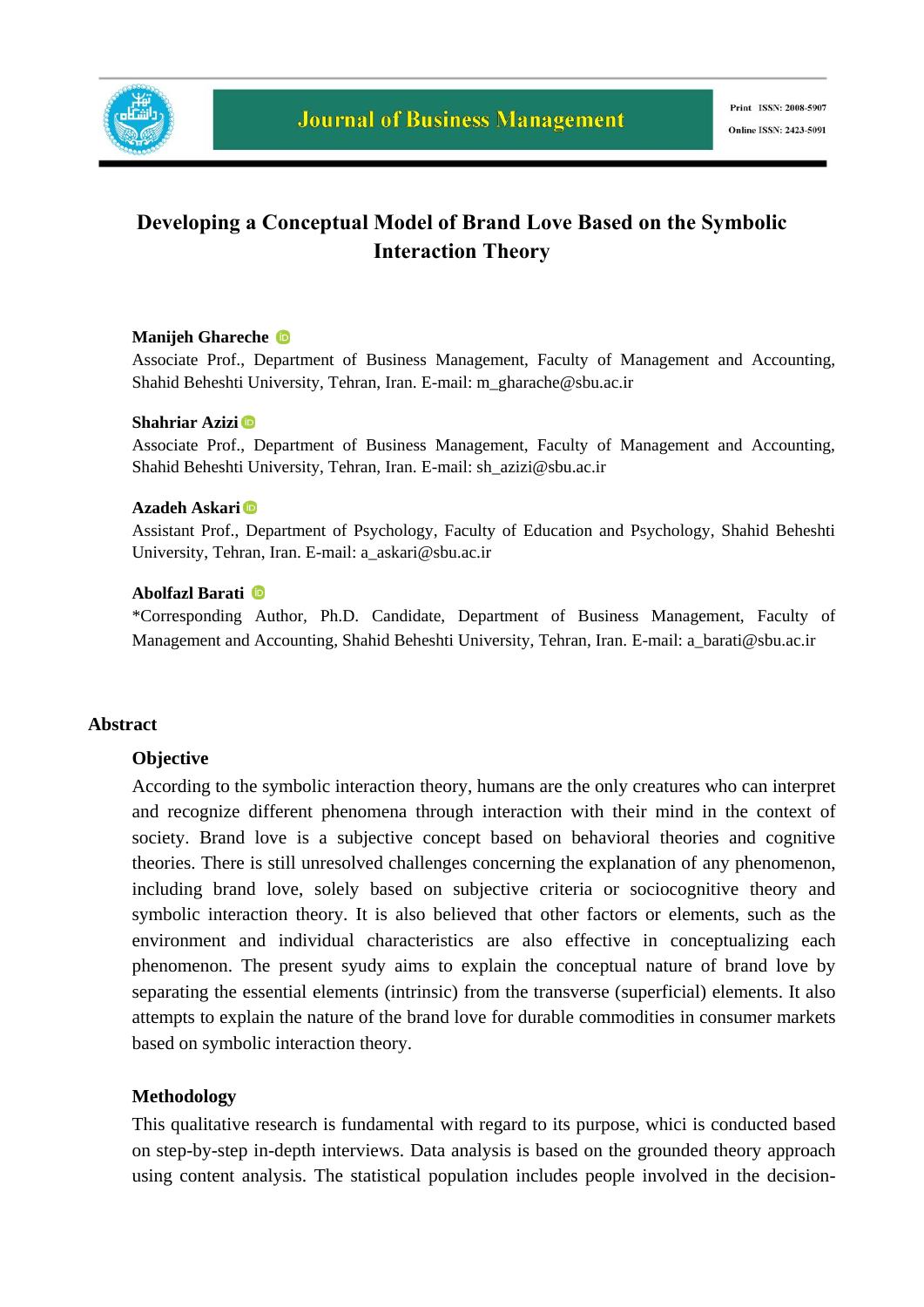making process of purchasing product brands in 18 metropolises with the population of more than 500,000 people. Seven participants were selected for this study based on snowball sampling with theoretical adequacy.

### **Findings**

Based on the findings, a conceptual model was developed using the threefold framework including individual, mind, and society. Then, the essence and breadth of the model were determined. Fifty concepts were identified, which were categorized into 19 themes. However, only five elements are related to the essence of brand love. Moreover, six concepts are considered among the underlying factors forming the concept of brand love. In addition, at least two dimensions have been identified for each theme, which will be used to distinguish the essence elements from the brand love. The majority of the identified concepts were related to the themes of "perfectionism" and "overcoming separation".

# **Conclusion**

Brand love is a cognitive-instinctive concept that can be distinguished from the similar concepts such as friendship, lust, connection, and brand addiction based on these five elements: individual complexity, respect, symbolism, overcoming separation, and uniqueness. In addition, the underlying factors of social classes, social groups, historical background, and patriarchy-matriarchy are influential in the formation of the concept of brand love.

**Keywords:** Essemce and bredth, Self, Brand love, Mind, Social organization, Symbolic interaction theory

**Citation:** Ghareche, Manijeh, Azizi, Shahriar, Askari, Azadeh and Barati, Abolfazl (2021). Developing a Conceptual Model of Brand Love Based on the Symbolic Interaction Theory. *Journal of Business Management,*  13(3), 744-768. https://doi.org/10.22059/JIBM.2021.321723.4093 (*in Persian*)

Journal of Business Management, 2021, Vol. 13, No.3, pp. 744-768

Received: April 18, 2021; Accepted: July 22, 2021

© Manijeh Ghareche, Shahriar Azizi, Azadeh Askari and Abolfazl Barati Article Type: Research-based

Published by Faculty of Management, University of Tehran

doj https://doi.org/10.22059/JIBM.2021.321723.4093

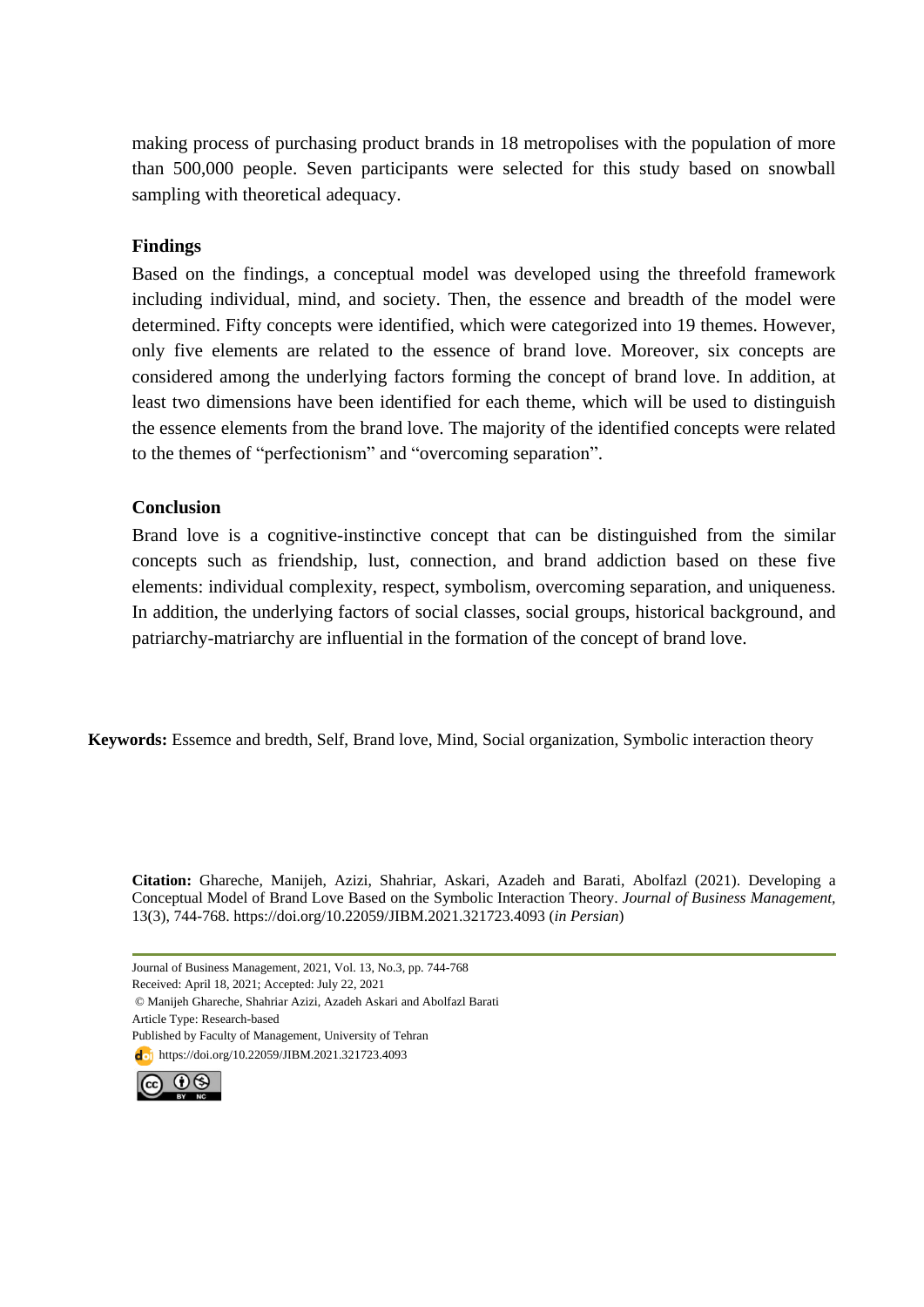

# **طراحي الگوي مفهومي عشق برند بر مبناي نظريه كنش متقابل نمادين**

مديريت بازر كانى

### **رهچه منيژه قر**

دانشيار، گروه مديريت بازرگاني، دانشكده مديريت و حسابداري، دانشگاه شهيد بهشتي، تهران، ايران. رايانامه: m\_gharache@sbu.ac.ir

### **ر عزيزي شهريار**

دانشيار، گروه مديريت بازرگاني، دانشكده مديريت و حسابداري، دانشگاه شهيد بهشتي، تهران، ايران. رايانامه: sh\_azizi@sbu.ac.ir

### **سكري آزاده عس**

ستاديار، گروه روانشناسي، دانشكده علوم تربيتي و روانشناسي، دانشگاه شهيد بهشتي، تهران، ايران. رايانامه: a\_askari@sbu.ac.ir

### **ل براتي ابوالفضل**

\* نويسنده مسئول، دانشجوي دكتري، گروه مديريت بازرگاني، دانشكده مديريت و حسابداري، دانشگاه شهيد بهشـتي، تهـران، ايـران. رايانامـه: شتي، تهران، ايران.<br>شتي، تهران، ايران.<br>هشتي، تهران، ايران<br>و حسابداري، دانشگا a\_barati@sb bu.ac.ir

## **چكيده چ**

ه**دف:** بر مبنای نظریه کنش متقابل نمادین، انسان تنها موجودی است که پدیدهها را از راه تعامل خود (من) با ذهـن در زمینـه جامعـه تفسـیر می كند و میشناسد. در پژوهش حاضر، ماهیت عشق برندهای كالایی بادوام در بازارهای مصرفی، در قالـب الگـویی مبتنـی بـر نظریـه كـنش متقابل نمادين و با هدف تفكيک جوهر و اعراض آن تبيين شده است.

**روش:** از منظر هدف، پژوهش بنيادى است و در دسته پژوهشهاى كيفى مبتنى بر مصاحبه عميق مرحلهاى قرار دارد. تحليل دادهها بر مبناى روش تحليلي نظريه دادهبنيان و در قالب شيوه تحليل مضمون انجام شد. جامعه آماري پژوهش، افراد درگير در فرايند تصـميم خريـد برنـدهاي كالايي در كلانشهرها بود كه بەروش گلولهٔ برفي و با كفايت نظرى، ۷ مشاركتكننده براي نمونه پژوهش انتخاب شد.

**يافتهها:** با استفاده از چارچوب سهگانه خود، ذهن و جامعه، الگويى ماهيتى با تفكيک جوهر و عرض آن طراحى شد. تعداد ۵۰ مفهوم در قالـب ۱۹ مضمون شناسايي و تفكيک شد كه از اين تعداد، فقط ۵ عنصر مربوط به جوهر عشق برند است. ۶ مفهـوم نيـز در قالـب عوامـل زمينـهاي شناسايي شد كه مفهوم عشق برند آنها شكل ميگيرد.

**نتيجه گيري:** عشق برند مفهومي شناختي \_ غريزي است كه وجه تمايز آن از مفاهيم مشابهي همچون دوستي، شهوت، پيوند و اعتياد به برنـد در پنج عنصر عقدههای فردی، احترام، نمادگرايی غلبه بر جدايی و يكتـايی اسـت. در ضـمن عوامـل زمينـهای طبقـات اجتمـاعی، گـروههـای جتماعي، پيشينه تاريخي و مردسالاري و زنسالاري در شكل گيري مفهوم عشق برند اهميت دارند.

**كليدواژهها:** جوهر و عرض، خود، عشق برند، ذهن، سازمان اجتماعي، كنش متقابل نمادين

ا**ستناد:** قرهچه، منيژه؛ عزيزى، شهريار؛ عسكرى، آزاده و براتي، ابوالفضل (١۴٠٠). طراحي الگوى مفهومي عشق برند بر مبنـاى نظريــه كـنش متقابل نمادين. *مديريت بازرگاني،* ۱۳(۳)، ۷۴۴–۷۶۸.

> مديريت بازرگاني، ١۴٠٠، دوره ١٣، شماره ٣، صص. ٧۴۴ ـ ٧۶۸ © منيژه قرەچە، شهريار عزيزي، آزاده عسكري و ابوالفضل براتي دريافت: ١٣٠٠/٠١/٢٩، پذيرش: ١۴٠٠/٠۴/٣١

Ī

https://doi.org/10.22059/JIBM.2021.321723.4093 پژوهشي نوع مقاله: علمي پ ناشر: دانشكدة مديريت دانشگاه تهران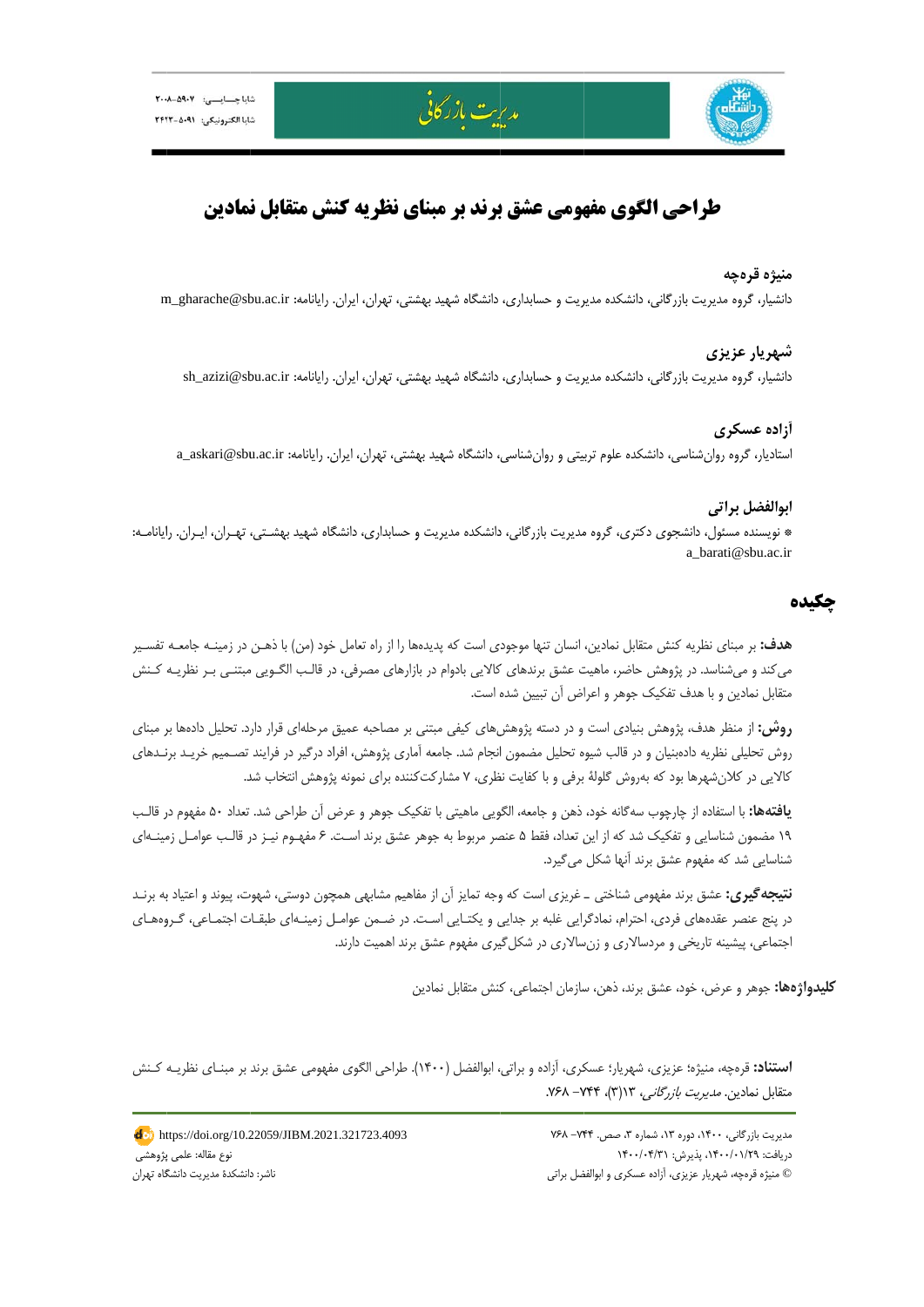#### **مقدمه**

عشق برند به عنوان متغير ميانجي بين رضايت و وفاداري (ژانـگ و همكـاران ، ٢٠٢٠ و فتشـر بن و هـاينريش ، ٢٠١۴، نأثيرپذيري آن از رضايت ناشي از تجربه (جوشي و گارگ<sup>۳</sup>، ۲۰۲۱) و تأثير مهم آن در شكلگيري وفـاداري برنـد (لـي و سيه ً، ۲۰۲۱ و كارول و اَهوويا ْ، ۲۰۰۶)، از سال ۱۹۸۸ و همزمان با نظريهٔ رابطهٔ برند و مصرف كننـده ً شـيمپ و مـادن ٌ 8 (1988) وارد ادبيات بازاريابي شده است. باترا، آهوويا و باگزي (2012) عشق را از واژههاي فازياي ميدانند كـه بنـا بـر الصاق به كلمات ديگري همچون عشق به پدر و مـادر، عشـق رمانتيـك و عشـق برنـد، تعريـف آن متفـاوت مـيشـود. بژوهشهای پیشین (كارول و آهوویا، ۲۰۰۶؛ بـاترا و همكـاران، ۲۰۱۲؛ بـاركر، پیكـوک و فتشـرین ْ، ۲۰۱۵؛ فتشـرین و گزمن، ولوتسو و كايولا <sup>۱۰</sup>، ٢٠١٩؛ سرين، ديـر، تـالوار، تـان و اَلهـرب'`، ٢٠٢١ و...) عشـق برنـد را نـوعي از عواطـف و 'حساسات<sup>۱۲</sup> تعريف كردهاند. به باور بعضى از صاحبنظران (براى نمونه بـاركر و همكـاران، ۲۰۱۵؛ جنيـد، هـو، حسـين و کرمانی<sup>۱۳</sup>، ۲۰۱۹) این مفهوم در عواطف شـناختی" و ارادی<sup>۱۵</sup> ریشـه دارد، از دیـدگاه بعضـی دیگـر (ریچـین<sup>۶۰</sup>، ۱۹۹۷ و رابرت<sup>۷</sup>'، ۲۰۰۵) مفهومی غریزی است و عدهای دیگر هم آن را تلفیقی از غریزه، اراده و شناخت (شیمپ و مادن، ۱۹۸۸ و باترا و همكاران، ٢٠١٢) مي دانند. تعاريف عشق برند در قالب شاخص هاي مدنظر فورنير<sup>٦٨</sup> (١٩٩٨) گوياي ابهام در مبـاني نظري بسياري پژوهش هاست (براتي و قرهچه، ١٣٩٩). بر اساس دستهبندي معيارهاي ذهنـي هليگـارد<sup>٢٩</sup> (١٩٨٠)، عشــق برند مفهومي ذهني و مبتني بر نظريههاي رفتارگرايي و نظريههاي شناختي است. اينكه آيا هر پديـدهاي از جملـه عشـق برند را میتوان تنها با معیارهای ذهنی تبیین کرد یا همان گونه که در نظریههای اجتماعی ــ شناختی (باندورا<sup>۲۰</sup>، ۲۰۰۱) و كنش متقابل نمادين (بلومر ``، ١٩۶٩) مطرح است، عوامل يا عناصر ديگرى همانند محيط، ويژگىهاى فردى يا مربوط به خود هم در مفهومپردازي اين پديده مؤثرند، از چالشهاي مبهم و بيپاسخ در مفهومپردازي عشق برند است.

- 1. Zhang and et al
- 2. Fetschrin and Heinrich
- 3. Joshi & Garg
- 4. Lee and Hsieh
- 5. Carroll & Ahuvia
- 6. Consumer- Object Relations
- 7. Shimp & Madden
- 8. Batra, Ahuvia & Bagozzi
- 9. Barker, Peacock & Fetscherin
- 10. Fetscherin, Guzman, Veloutsou & Cayolla
- 11. Sreen, Dhir, Talwar, Tan & Alharb
- 12. Emotions & Feelings
- 13. Junaid, Hou, Hussain & Kirmani
- 14. Cognitive
- 15. Conative
- 16. Richin
- 17. Roberts 18. Fournier
- 
- 19. Hilgard 20. Bandura
- 21. Blumer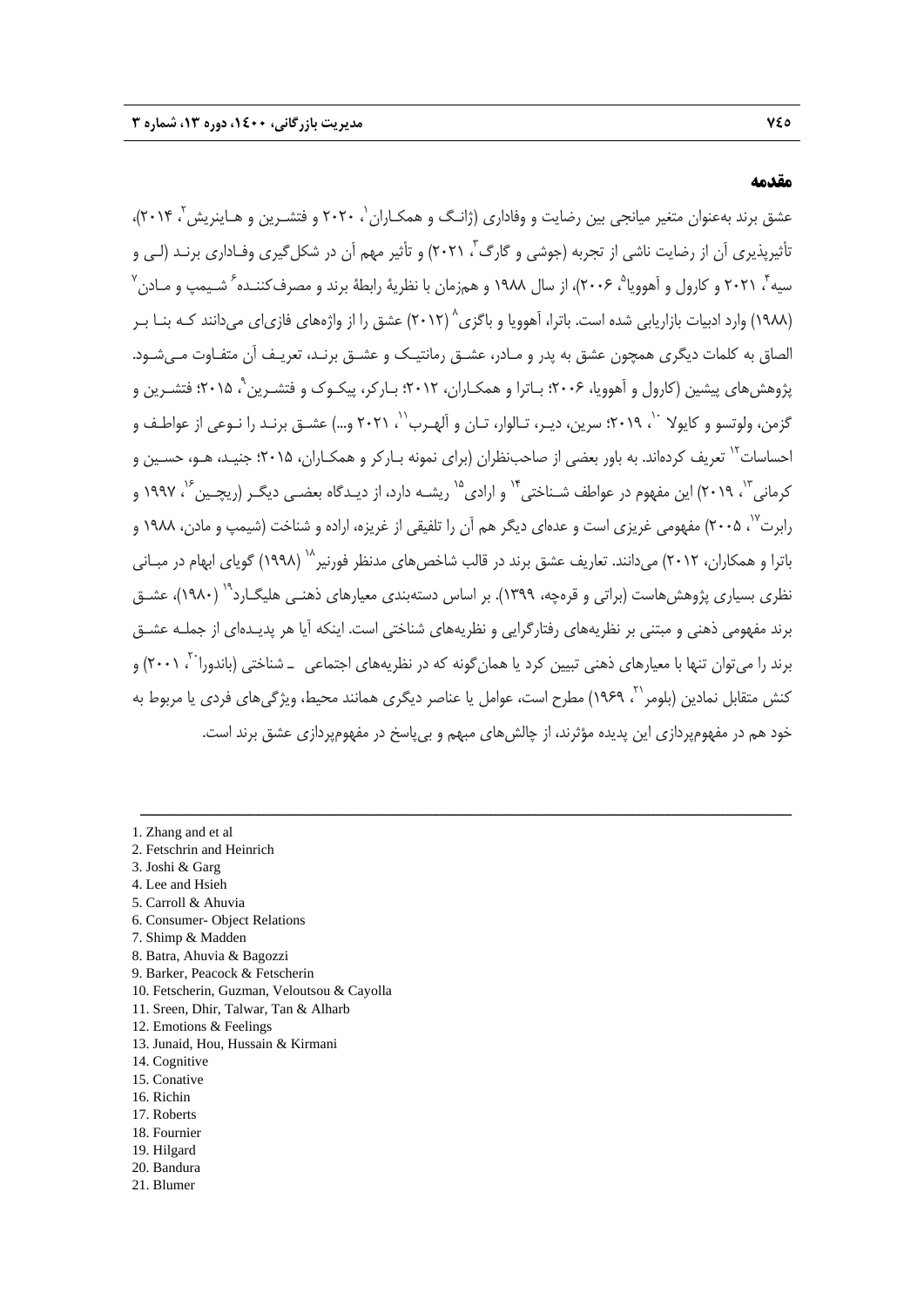بنا بر نظريه كنش متقابل نمادين` (بلومر، ١٩۶٩) انسان بهعنوان تنها موجود متفكر و مفسـر پديـدههـا، عـلاوه بـر ذهن<sup>۲</sup> با دو عامل خود (من)<sup>۳</sup> و جامعه (سازمان اجتماعی)<sup>۴</sup> از طریق ابزارهای زبان یعنی نمادها و نشانهها (انواری، ۱۳۹۴) پديدهها را ياد ميگيرد. نظرية كنش متقابل نمادين (بلومر، 1969) بر خلاف نظريههاي رفتارگراي بنيادي كه رفتار انسان را نشئتگرفته از شرطيسازي رفتار (افرادي همچون واتسن، پـاولف، اسـكينر) مـيدانسـتند، دو عنصـر خـود و سـازمان اجتماعي را در مواجهة انسان با پديدهها و يادگيري آنها دخيل ميداند. هدف پژوهش حاضر، تبيين ماهيت مفهومي عشق برند با تفكيك عناصر جوهري (ذاتي) از عرضي (صوري)، در پي پاسخ به اين سؤال است كه آيا عشق برند تنها موضوعي ذهني است يا عوامل زمينهاي و عناصر ديگري كه از نظر بلومر به خود (من) تعبير مـيشـود، در تبيـين آن نقـش دارنـد. بدين ترتيب، هدف پژوهش حاضر، شناسايي عناصر تعاملي خود و ذهـن در لايـة تـهنشسـتي جامعـه، بـهعنـوان عوامـل زمينهاي است و تلاش ميكند الگوي مفهومي مبتني بر ماهيت (ذات و عرض) عشق برند را ارائه كنـد. تبيـين مفهـومي عشق برند بهعنوان متغيري تأثيرگذار در شكلدهي و تقويت وفاداري (ژانگ و همكاران، 2020؛ باترا و همكاران، 2012)، تعهد (كارول و آهوويا، 2006) و تبليغات توصيهاي (اشميت و هابر، 2019؛ باترا و همكاران، 2012) ميتوانـد بـه كـاهش هزينههاي بازاريابي همچون حفظ مشتريان راضي (باترا و همكاران، 2012)، تنفر از برنـد (فتشـرين و همكـاران، 2019؛ شجاع، صادق وزيري و ابراهيمي، 1399 و ابراهيمي، علوي و نجفي سياهرودي، 1394) و توسـعة جوامـع سـفيران برنـد ، 2013) كمك كند و از اين منظر ريسكهاي از دست دادن مشتريان و هزينههاي آن را كاهش دهد. <sup>5</sup> (كلر

# **پيشينة پژوهش**

مبناي مفهومي عشق برند ً، عموماً بر ۴ نظرية عشق و دوستداشتن (رابين ٬ ۱۹۷۰)، چـرخ رنـگ عشـق (لـي ٬ ۱۹۷۳)، مهرورزی و عشق آتشین (هارتفیلد و اسپرچر<sup>۹</sup>، ۱۹۸۶) و مثلث عشق<sup>۱۰</sup> (استرنبرگ<sup>۲۱</sup>، ۱۹۸۶) مبتنی است. نخستین بار این مفهوم را شيمپ و مادن (1988) بر مبناي نظرية مثلث عشق (استرنبرگ، 1986) براي بررسي روابط مصرفكننده و اشـيا و بهطور مشخص مفهوم عشق برند در بازاريابي بهكار بردند. عليرغم تأكيد بر تفاوتهاي آن با عشق بين فردي (شيمپ و مادن، ۱۹۸۸؛ آهوويا<sup>۱۲</sup>، ۱۹۹۳؛ فورنير، ۱۹۸۸؛ رابرت، ۲۰۰۵؛ باترا و همكاران، ۲۰۱۲؛ بالستر، پالازون و مـونيز <sup>۱۳</sup>، ۲۰۱۷ و چی کوی، مراد و هوگ<sup>۱۴</sup>، ۲۰۱۸) هنوز مفهوم توافقشدهای از عشق برند در دست نیست.

- 7. Rubin
- 8. Lee
- 9. Hatfield & Sprecher
- 10. Triangle Brand Love
- 11. Sternberg
- 12. Ahuvia
- 13. Delgado-Ballester, Palazón & Pelaez-Muñoz
- 14. Cui, Mrad & Hogg

<sup>1.</sup> Symbolic Interaction Theory

<sup>2.</sup> Mind

<sup>3.</sup> Self

<sup>4.</sup> Society

<sup>5.</sup> Keller

<sup>6.</sup> Brand Love (BL)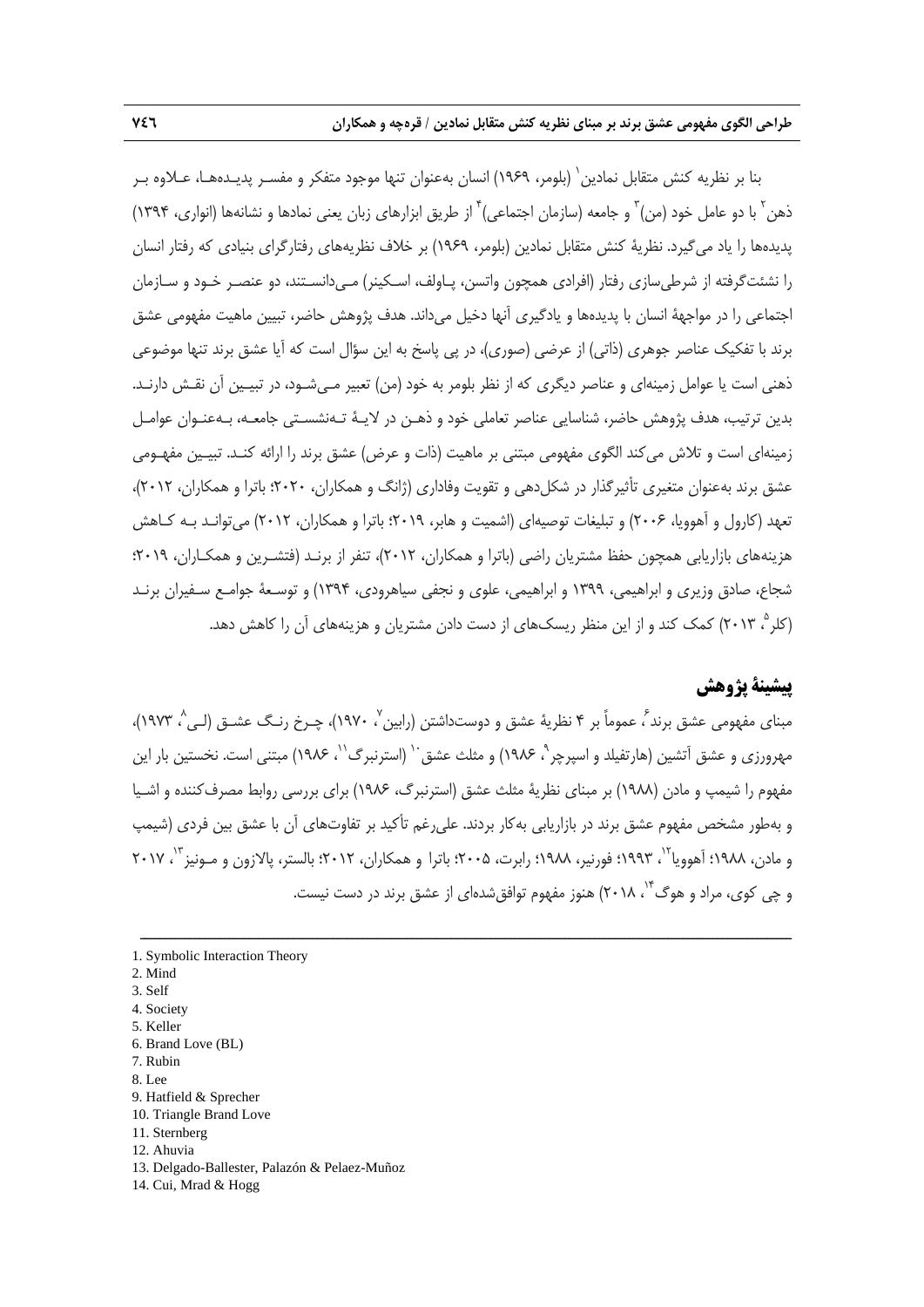### **عشق برند**

واژهای نوظهور در ادبيات بازاريابی كه از سال ۱۹۸۸ تاكنون، بيش از ۴۵۰ پژوهش (بر مبنای دادههای پايگاه اسكوپوس ٰ) دربارة آن انجام شده است. بعضي از نظريهپردازان (براي نمونه، شيمپ و مادن، ،1988 باركر و همكاران، 2015) عليرغم تأكيد بر تفاوت روابط انسان با اشيا، عشق برند را همانند عشق بين فردي تبيين كرده و تنها تفاوت آن را بر شدت روابـط تفسير كردهاند. عدهاي (براي نمونه، آهوويا، 1993؛ فورنير، 1998 و فتشرين و همكاران، 2019) رابطة انسان با غير انسان را متفاوت در نظر گرفتهاند تا جايي كه فورنير (1998) چهار شاخص ايجادكننده تمايز بين عشق بين فردي و عشق انسان به اشيا و برندها (دو طرفهبودن، پيچيدگي، هدفمند بودن و تكاملي بودن) را مطرح ميكند، آهوويا (1993) مفهومي به نام Philopragia براي عشق انسان به برندها را ابداع مي كند و فتشرين و كانوي<sup>٢</sup> (٢٠١١)، مفهوم روابـط شـبهاجتمـاعي را براي توجيه عشق انسان به برندها بهكار ميگيرند. جدول ،1 عدم توافق دربارة مفهوم يا چيستي چهار شاخص مـرتبط بـا ماهيت مفهومي عشق برند را نشان ميدهد.

|      | كنشگرى |              | منشأ  |        | نوع شکل گیری | نوع رابطه |                                   | تعريفكننده             | رديف |
|------|--------|--------------|-------|--------|--------------|-----------|-----------------------------------|------------------------|------|
| فعال | منفعل  | ارادى        | غريزي | تدريجي | ظهورى        | دوطرفه    | يكطرفه                            |                        |      |
| 崇    |        | 崇            | ₩     | 崇      |              | 崇         |                                   | شیمپ و مادن (۱۹۸۸)     |      |
| 崇    |        |              | ₩     |        | 崇            |           | 崇                                 | ریچین (۱۹۹۷)           | ٢    |
| 崇    |        | 崇            |       | 崇      |              | 崇         |                                   | فورنير (١٩٩٨)          | ٣    |
|      |        |              | 崇     | 崇      |              | 崇         |                                   | رابرت (۲۰۰۵)           | ۴    |
| 崇    |        | ₩            |       | 崇      |              |           | $\frac{d\mathbf{x}}{d\mathbf{x}}$ | کاول و آهوويا (۲۰۰۶)   | ۵    |
| 崇    |        | 崇            |       | 崇      |              | 崇         |                                   | که و همکاران ۳ (۲۰۰۷)  | ۶    |
| 崇    |        | 崇            |       | 崇      |              |           | 崇                                 | برگویست و لارسن ۲۰۱۰)  | Y    |
|      | 崇      | 崇            |       | 崇      |              |           | 崇                                 | فتشرين وكانوي (٢٠١١)   | ٨    |
| 崇    |        | 崇            |       | 崇      |              |           | 崇                                 | باترا و همكاران (٢٠١٢) | ٩    |
| γ    | V      | $\mathsf{v}$ | ٣     | γ      | ١            | ۴         | ۵                                 | جمع                    |      |

**جدول .1 تفكيك شاخصهاي عشق برند بر مبناي تعاريف شناسايي شده** 

منبع: براتي و قرهچه، 1399

در واكاوي تعاريف عشق برند و بنا بر جدول،1 چالشهاي چهارگانه مهم زير را ميتوان مشاهده كرد:

 تفاوت انسان با غير او كه از قدرت تفكر و تفسير پديدهها نشئت ميگيرد، دو طرفهبودن مفهوم عشق برند كـه يك طرف آن برندهاي كالايي را كه موجوداتي غيرزنده و متفاوت از انسان هستند با چالش مواجه ميكند.

- 2. Fetscherin & Conway
- 3. Keh, Pang & Peng
- 4. Bergkvist & Bech-Larsen

<sup>1.</sup> Scopus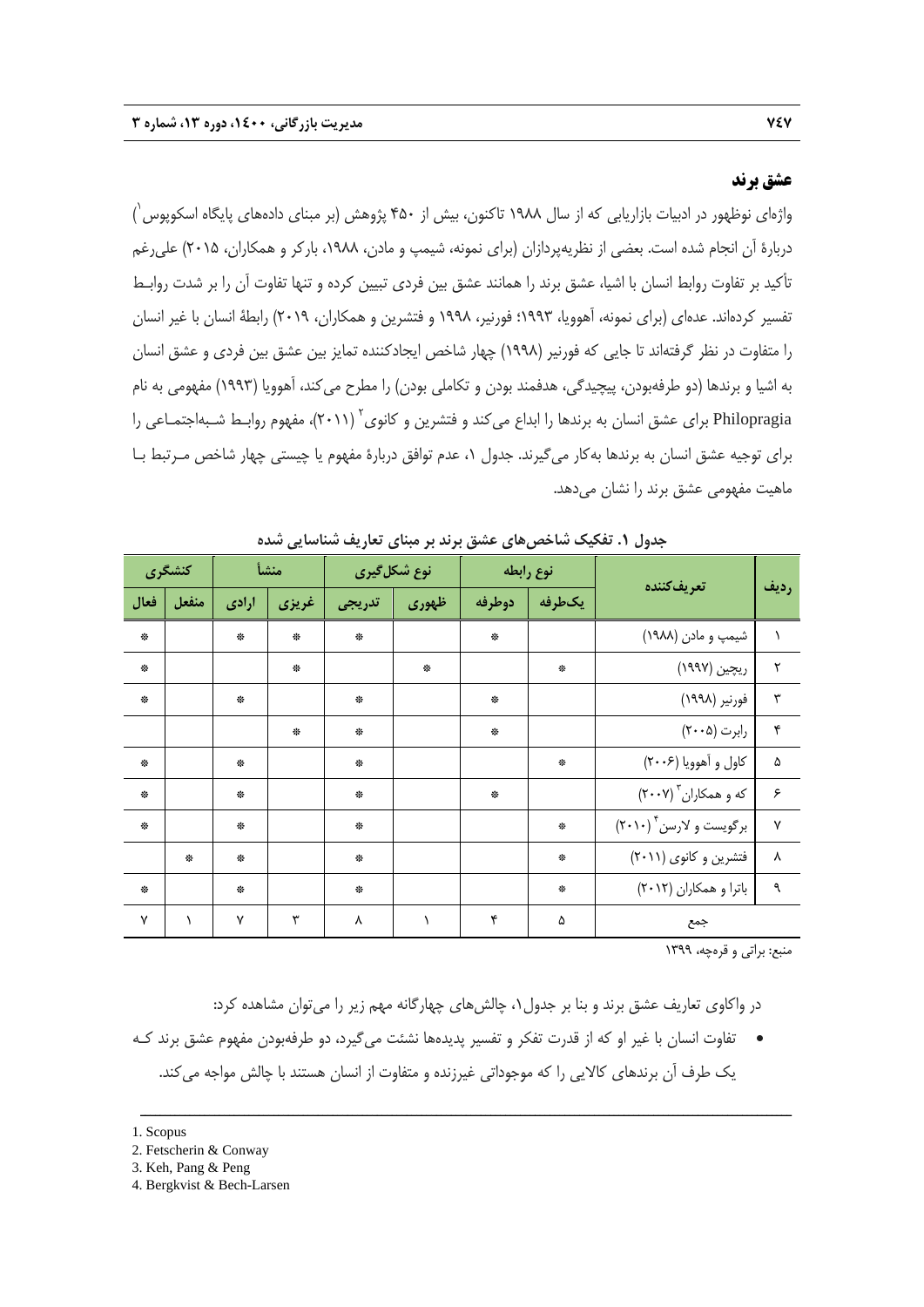- درنظر گرفتن مفهوم عشق در قالب مفهوم ذهني يا غريزي بهطور جداگانه يا حتي بهصورت تلفيقـي از غريـزه، اراده و شناخت و در نظر نگرفتن سازمان اجتماعي مدنظر بلومر (1969) بهعنوان زمينه يا بسـتر تعامـل غريـزه (معادل خود (من) در نظرية كنش متقابل نمادين) كه ذهن چالش ديگر آن خواهد بود.
- تدريجي بودن مفهوم عشق (فروم`، ۲۰۰۰؛ ايـوانز`، ۲۰۰۳؛ بـاركر و همكـاران، ۲۰۱۵) يـا ظهـوري بـودن آن 3 (باومن ، 2013؛ ريچين، 1997) در پژوهشهاي پيشين مبهم اسـت؛ چـرا كـه ماهيـت مفهـومي آن (جـوهر و عرض) ناشناخته است.
- كنشگري مصرفكننده و برند از مسائل مهمي است كه با توجه به اينكه انسـان موجـودي جانـدار و برنـدهاي كالايي موجوداتي بيجان هستند، به بحث گذاشته شده است. اينكه آيا اين كنشگري دوطرفه است يا يكطرفه عليرغم تأكيد اغلب نظريهپردازان بر فعال بودن دوطرفه، دلايل قانعكنندهاي براي آنها يافت نميشود.

بلومر (1969) هر پديدهاي از تعامل ذهن و خود را در زمينه روابط اجتماعي قابل تبيين ميداند. بنا بـر ويژگـيهـاي منحصربهفرد انسان نسبت به ساير موجودات در نظرية كنش متقابل نمادين، تعامل افراد با برندها ميتواند متفـاوت از آن چیزی باشد كه تاكنون دربارهٔ عشق برند مطرح شده است؛ بهخصوص اگر یـك طـرف آن برنـدهای كـالايی<sup>۴</sup> باشـد كـه آميختگي نقش افراد در محصول ارائهشده نسبت به خدمات<sup>۵</sup> بسيار ناچيز است.

# **عناصر عشق برند**

دربارهٔ مفهوم (آهوويا، ۱۹۹۳؛ كارول و آهوويا، ۲۰۰۶)، معيارها $^{\circ}$  (فتشرين و كانوى، ۲۰۱۱ و فـورنير، ۱۹۹۸)، پيشــايندها و پيامدها<sup>۷</sup> (كارول و آهوويا، ۲۰۰۶) و عناصر<sup>^</sup> عشق برنـد (آلبـرت، مرونكـا و فلـورنس<sup>۲</sup>، ۲۰۰۹؛ بـاترا و همكـاران، ۲۰۱۲) پژوهشهاي متعددي انجام شده و 28 عنصر، معيار يا پيشايند و پيامد عشـق برنـد شناسـايي شـده اسـت. بـا اسـتفاده از پژوهشي مطالعهاي و مبتني بر مرور ادبيات پژوهش، عناصر عشق برند در قالـب دو معيـار ماهيـت وجـودي و معيارهـاي ذهني ``، در قالب الگويي دو سطحي ــ سه لايهاي `` تبيين شده است (براتي و قرهچه، ١٣٩٩) كه به اختصـار در جـدول ٢ مشاهده ميشود.

چالش اساسي پژوهش حاضر با عناصر عشق برند در ادبيات پژوهش، در نظر گرفتن مفهوم عشـق برنـد بـهعنـوان مفهومي ذهني است و اينكه براي مفاهيم خود (من) و سازمان اجتماعي كه بهعنوان بستر تعامل ذهـن و خـود در نظريـة كنش متقابل نمادين (بلومر، 1969) به بحث گذاشته شده، ارزش خاصي قائل نشده است.

- 5. Services
- 6. Criteria
- 7. Precedents, Consequences
- 8. Elements
- 9. Albert, Merunka & Valette-Florence
- 10. Mind Criteria.
- 11. Two Levels- Three Layers Model

<sup>1.</sup> Fromm

<sup>2.</sup> Evans

<sup>3.</sup> Bauman

<sup>4.</sup> Goods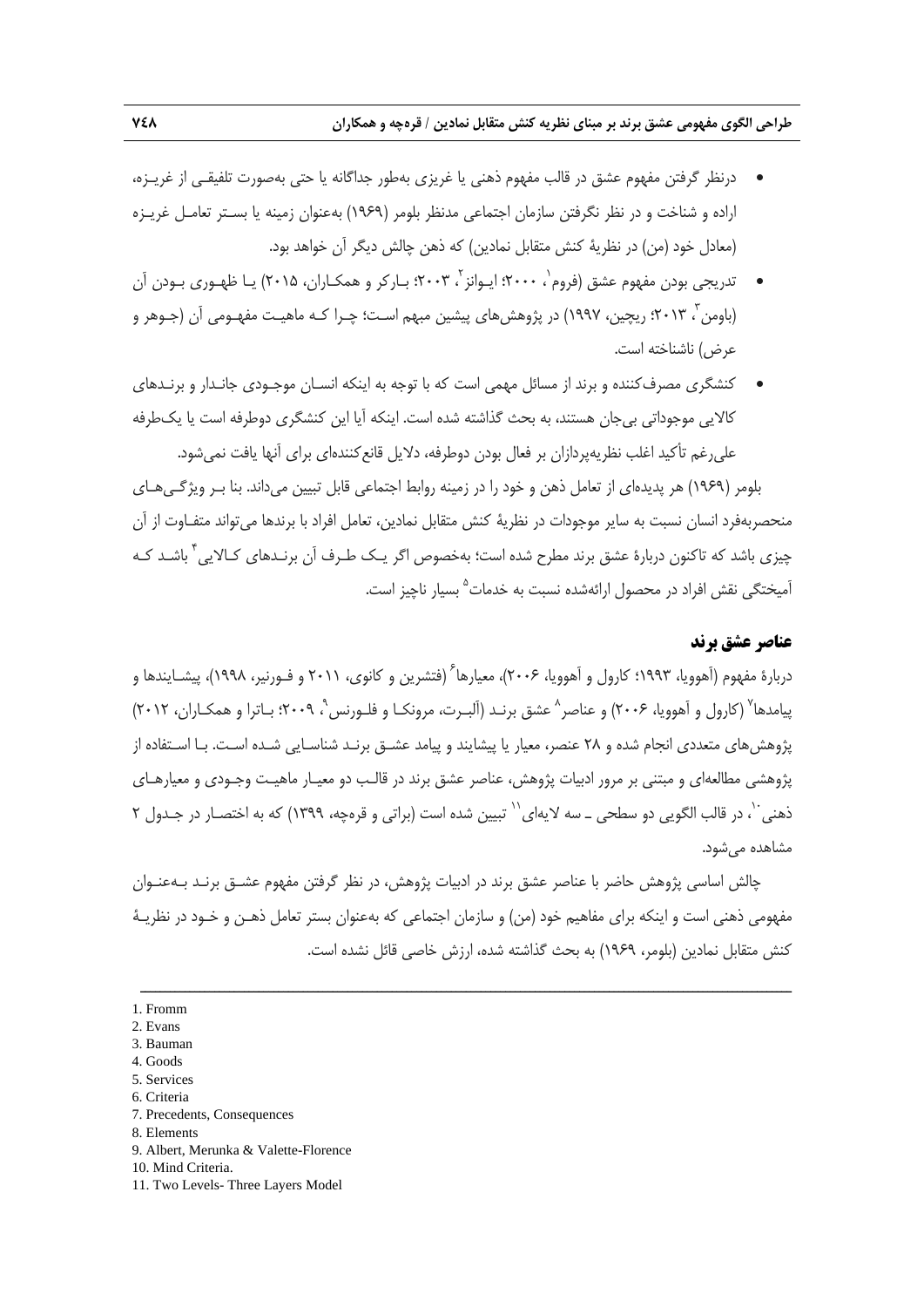| اماهيت وجودي                                                                  |                              |            |  |
|-------------------------------------------------------------------------------|------------------------------|------------|--|
|                                                                               | جوهر                         | معیار ذهنی |  |
| سرخوشی، اضطراب جدایی، شور نفسانی، راز، زیبایی                                 | جذابيت                       | عاطفي      |  |
| ادغام با خود، خاطرات، صميمت، دوام روابط، حس مالكيت، تحسين، طنين، قناعت، رضايت | تعهد، وفاداري، اعتماد، ايثار | شناختی     |  |
| اطمینان، ایدهآل گرایی، ارتباط، خودسازگاری، یکتایی، قدرت                       | تعلق، محبت، رويا             | ارادى      |  |

**جدول .2 عناصر عشق برند در ادبيات پژوهش** 

### **نظرية كنش متقابل نمادين**

نظرية كنش متقابل نمادين، در زمرة نظريههاي جامعهشناسي معاصر است كه آن در پديدارشناسي ريشه دارد (كـلارك و ، 2019). البته با توجه به توسعة مفاهيم نمادها و نشانهها، من فاعلي و من مفعولي و مواجهه بـا مفهـوم محـرك ـ <sup>1</sup> فست واكنش در نقد رويكردهاي رفتارگرايي بنيادي و عملگرايي، اين نظريه، در زمرة نظريههاي روانشناسـي اجتمـاعي قـرار ميگيرد و ميتوان آن را نظريهاي خرد در جامعهشناسي با رويكردي فردي به شناخت روابط انسان با پديـدههـا دانسـت. رفتارگرايان بنيادي معتقد بودند كه ميان رفتار انسان و حيوان تفاوتي وجود نـدارد، در حـاليكـه رفتارگرايـان اجتمـاعي و سرآمد آنها بلومر (1969)، معتقدند انسان بهدليل برخورداري از ظرفيتهاي فكري و ذهني و اينكه در فاصلة ميان محرك و واكنش با استفاده از زبان تصميم ميگيرد، چه واكنشي نشان دهد، رفتارشناسي متفاوتي از حيوانات دارد.

مباني كلي كه از ميد به بلومر (1969) رسيد، اصول بنيادين نظرية كنش متقابل نمادين را اينگونه بيان ميكند:

- دارند؛ <sup>2</sup> تنها انسانها قدرت تفكر
- شكل ميگيرد؛ 3 استعداد تفكر با كنش متقابل اجتماعي<sup>۳</sup> ميگرد؛
- در كنش متقابل اجتماعي، افراد نمادها و نشانهها را ياد ميگيرند؛
- معاني و نمادها، افراد را قادر ميسازند كه كنش و واكنشي متمايز از حيوانات انجام دهند؛
	- فرد مي تواند معاني و نمادها را بر پايهٔ تفسير <sup>٢</sup> خود از موقعيت، تعديل يا تغيير دهد؛
- فرد در انجام عمل مختار و پيشبينيناپذير است. او ميتواند راههاي امكانپـذير كـنش را بيازمايـد و سـپس از ميان آنها برگزيند؛
	- تمامي ساختها يا نهادهاي اجتماعي افراد از طريق تعامل با يكديگر بهوجود ميآيند؛
	- الگوهاى درهمتنيده، كنش متقابل گروهها و جامعه را مىسازد. مفاهيم، خود، ذهن، جامعه، نماد و نشانه از مفاهيم مهم نظرية كنش متقابل نمادين، اينگونه تعريف شده است:
- **:** گفتوگوي داخلي انسان با خود از طريق نمادهاي معنادار كه فراگردي اجتماعي و تعمدي است كه توانـايي **<sup>5</sup> ذهن** پذيرش نقش ديگران در فراگرد كنش متقابل، جوهر آن را تشكيل مي دهد (ريتزر و استينيسـكي ، ٢٠١٧). در واقـع،

<sup>1.</sup> Clark & Fast

<sup>2.</sup> Thinking

<sup>3.</sup> Social Interaction

<sup>4.</sup> Interpretation

<sup>5.</sup> Mind

<sup>6.</sup> Ritzer & Stepnisky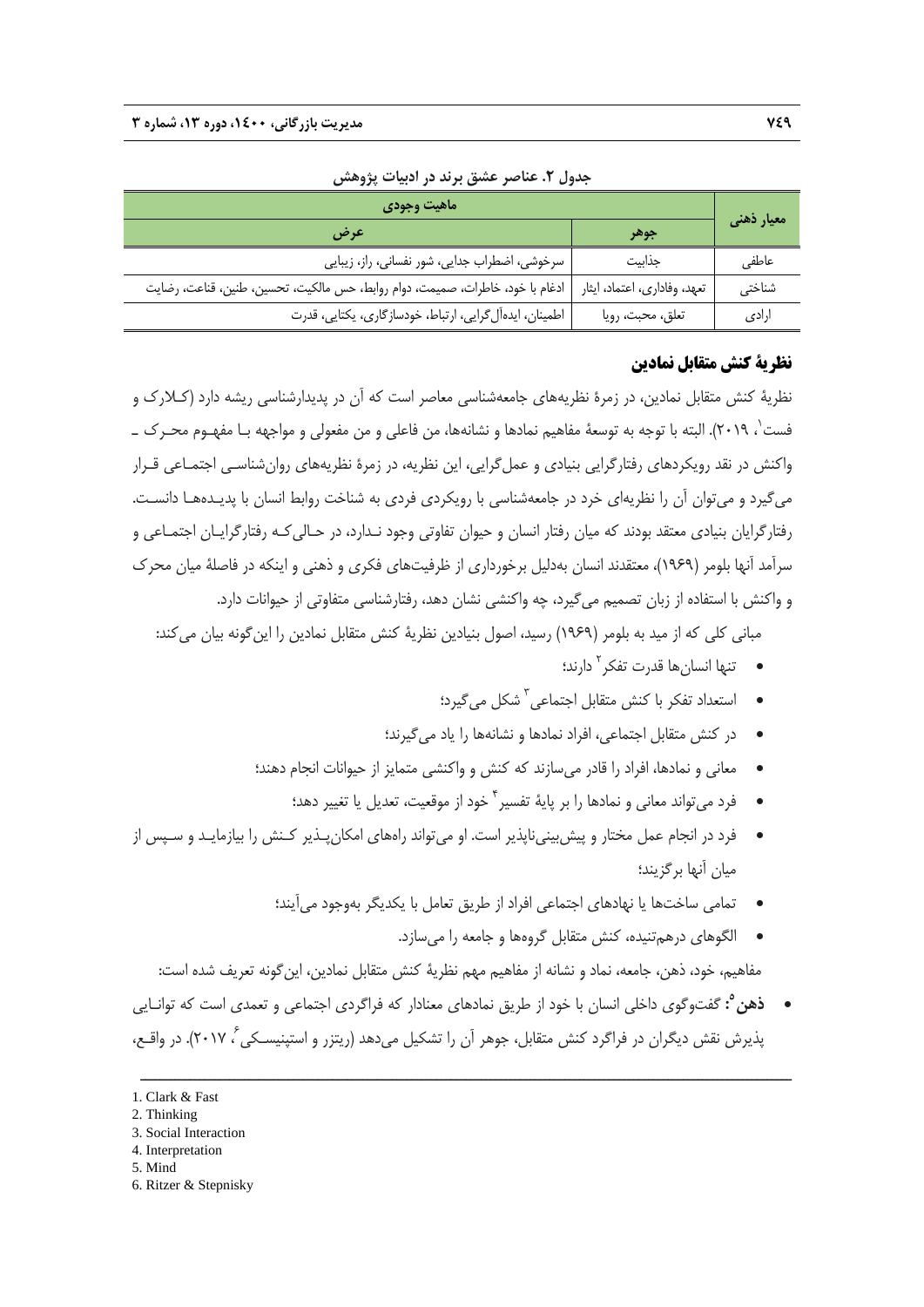ذهن در نظرية كنش متقابل نمادين، فراگردي اجتماعي است كه تفاوت آن با ذهن در بقية موجودات، گفـتوگـوي دروني ذهن با خود است كه توانايي درك نمادها و نشانهها و تفسير آن را به انسان ميدهد.

- **:** دركي كه فرد از هويتش دارد و پاسخي به پرسش «من كيستم» كه در واقع برداشت فرد از شخصيت، **<sup>١</sup> خود (من)** ظاهر و تواناييهايش است كه در كنشهاي اجتماعي بهدست ميآيد. خود، ساختاري اجتماعي و فرايندي اسـت كـه از طريق آن، كنشگران اجتماعي ميتوانند خود را همچون ابژهاي بيروني مورد تأمل قرار دهنـد (ديلينـي، 1394). در اين نظريه، مفهوم خود به دو بخش فاعلي و مفعولي تقسيم ميشود:
- **من فاعلي (**I**(:** جنبههاي غيرارادي فرد كه خلاق و پيشبينيناپذير است و به ارزشها و هنجارهـاي اجتمـاعي تن نميدهند. خود فاعلي «خود اجتماعي نشده» انسان است. فرد زماني تحت تأثير من فاعلي قرار ميگيرد كه نتواند با هنجارها و انتظارات جامعه سازگار شود.
- **من مفعولي (**Me**(:** جنبة پيشبينيشده شخصيت فرد است كه ارزشها و هنجارهاي جامعـه را پذيرفتـه، تـابع نظارتهاي اجتماعي است و با مقتضيات جامعه سازگاري دارد. خود مفعولي كه «بر من» هم تعبيـر مـيشـود، كنترلگر خود فاعلي است و البته در پارهاي از مواقع، تحت تـأثير محـيط اجتمـاعياي كـه فـرد در آن فعاليـت مي كند، بر ضد هنجارهاي جامعه عمل مي كند.

بهطور كل، هر عملي از شكل انگيزهاي (غريزي) خود شروع ميشود و به سرعت با خود مفعولي كنترل ميشود.

- **2 جامعه :** از نظر ميد، جامعه چيزي بيش از يك سازمان اجتماعي نيست كه ذهن و خود در بطن آن پديد مـيآينـد و درواقع، پديدهاي تهنشستي است. در واقع، جامعه مجموعهاى از رفتارهـاى مشـترك و هماهنـگ اعضـاى آن اسـت (نوربخش و ميرحسيني، ١٣٨۴). مفهوم كنش اجتماعي <sup>٣</sup> كه در اين نظريه كنش متقابل ناميده مي شود، واحد تحليل رفتاري است و عبارت از تعامل متقابل بين دو ياچند نفر در جامعه است كه از طريق زبان و ابزار آن يعنـي نمادهـا و نشانهها (انواري، 1394) صورت ميگيرد.
- **:** معنا يا واقعهاى است كه به خودى خود هيچ واقعيتى را نشان نمىدهد و معنايش را از ماهيت چيزى كه بدان **<sup>٤</sup> نماد** متصل است، نمىگيرد، بلكه بهگونهاى قراردادى به نيابت، جاى چيز ديگرى مـىنشـيند (سـتوده و كمـالي، 1386). بنابراين، معناى نماد، از طريق توافق مردمى كه داراى فرهنگ مشتركى هستند و در ارتباطـات خـود از آن اسـتفاده مى كنند، شناخته مى شود.
- **:** معنا يا واقعهاي قائم به ذات كه واكنش فرد در برابر آنها بدون تفكر اسـت، در حـاليكـه در برابـر نمادهـا، **<sup>٥</sup> نشانه** واكنش فرد كاملاً متفكرانه است. ميد هر اشارهاي را كه نشانة مشتركي با ديگر نشانهها داشته باشـد، نمـاد معنـادار مينامد (نوربخش و ميرحسيني، 1384).

- 3. Social Action
- 4. Symbol
- 5. Sign

<sup>1.</sup> Self

<sup>2.</sup> Society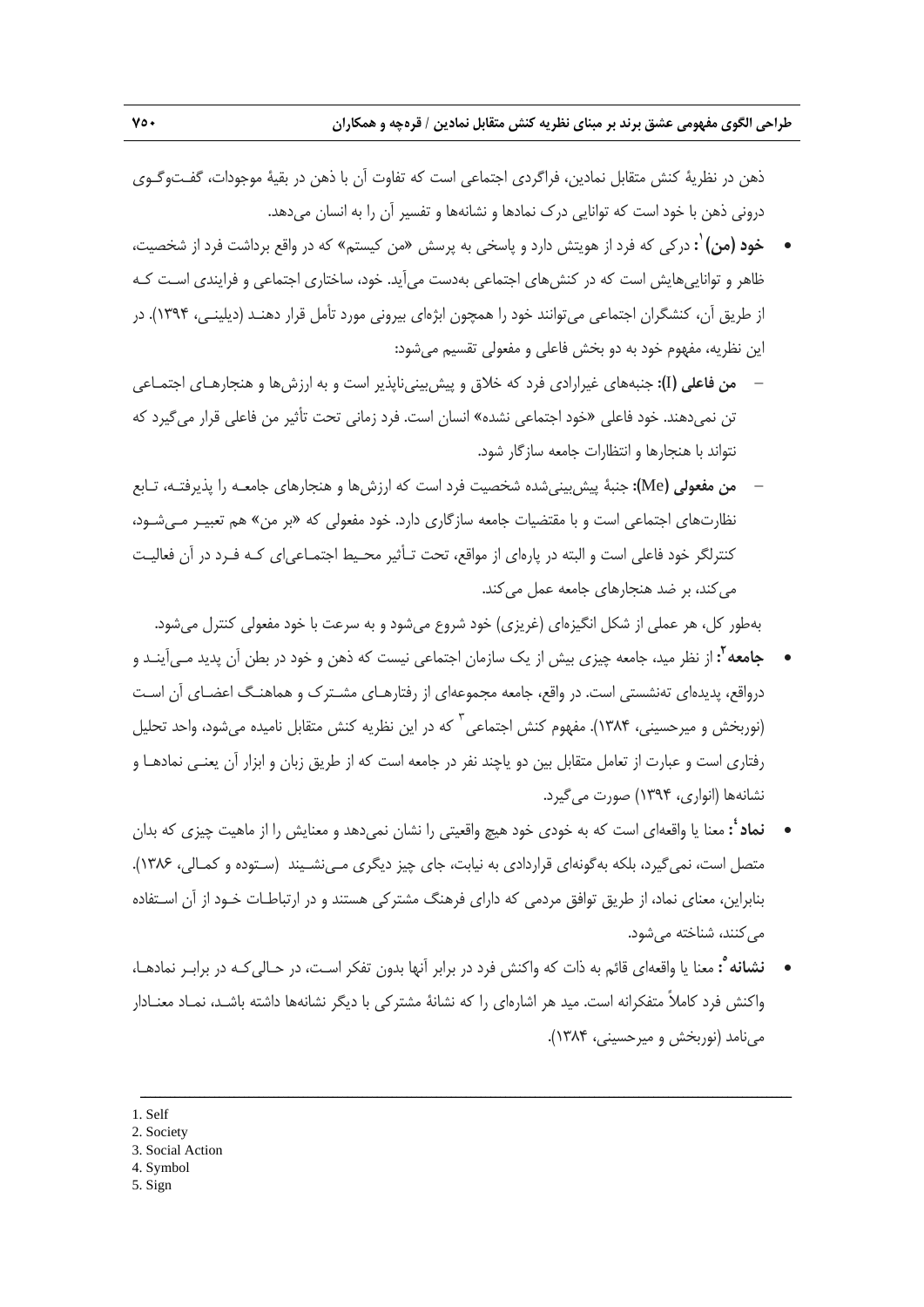## **روششناسي پژوهش**

از منظر بسط دانش، موضوع پژوهش در حيطة پژوهشهاي بنيادي رشتة بازاريابي جاي دارد و از لحاظ قطعيت اطلاعات از نوع پژوهش هاي اكتشافي است و در زمرة پژوهش هاي كيفي از منظر روش قرار مي گيرد. منشأ هستي شناسي پژوهش را ايدهاليسم مبتني بر معرفتشناختي تفسيري تشكيل ميدهد و رويكرد روششناسي آن، پديدارشناسي تفسيري مبتني بر روش انصاري يور، سهرابي و خاكباز (١٣٩٩) است. براي گردآوري دادههـا از ابـزار مصـاحبهٔ عميـق `رودررو و در سـطح اجتماعي خرد (بليكي و پريست <sup>۲</sup>، ۲۰۱۹) و بدون ساختار مبتني بر رويكرد دادهبنياد استفاده شده (بهصورت مرحلهاي) و از فن تحليل مضمون براي تحليل دادهها بهره برده است. شناسايي ماهيت مفهومي و عوامل زمينهاي عشق برند در زمينـة اجتماعي آن نزد شركت *ك*نندگان <sup>۳</sup> هدف اين پژوهش است.

جامعة پژوهش بر مبناي 3 پيشفرض زير و به روش نمونهگيري گلوله برفي انتخاب شده است:

- .1 حداقل در سه سال گذشته در يكي از كلانشهرهاي كشور ساكن بوده باشند.
- .2 دانش با واسطه يا بي واسطهاي از برندهاي موضوع پژوهش (برندهاي كالايي C2B (داشته باشند.
- .3 درگير فرايند تصميم خريد يا انتخاب يكي از برندهاي موضوع پژوهش، بهعنوان يكي از افـراد تصـميمگيرنـده، خريدار يا استفادهكننده باشد.

با توجه به سطح نظري پژوهش كه در حوزة رفتار مصرفكننده است، علـت اسـتفاده از پـيشفـرضهـاي انتخـاب جامعه، دستيابي به نتايج دقيقتر با عنايت به نفوذ برندهاي C2B در كلانشهرهاي بيش از 500 هزار نفر جمعيت كشـور نسبت به ساير مناطق بوده است. در اين پژوهش بر اساس كار منصف، صامتي و موسوي مدني (1395) و دادههاي مركز آمار ايران در سال ،1395 تعداد 18 كلانشهر با جمعيت بيش از 500 هزار نفر شامل تهران، مشهد، اصفهان، كرج، اهواز، شيراز، قم، تبريز، اروميه، كرمان، رشت، زاهدان، همدان، يزد، اردبيل، بندرعباس، كرمانشاه و اراك بهعنوان جامعة پژوهش از نظر جغرافيايي انتخاب و مصاحبهها بهصورت آنلاين انجام شد. بهطور كل 13 مصاحبه به روش گلولة برفي انجام شـد كه از اين تعداد تا رسيدن به اشباع نظري 7 مشاركتكننده براي نمونة قابل اتكا با مشخصات جمعيتشـناختي بـه شـرح جدول 3 تا اشباع نظري دادهها مصاحبه شدند.

با توجه به رفت و برگشتي بودن مصاحبهها تا اطمينان از درك درست گزارهها توسط پژوهشگران، بـراي ارزشـيابي نتايج تحليل ها از معيارهاي پيشنهادي باوريذيري <sup>۲</sup>، اطمينانپذيري <sup>2</sup>، تأييدپذيري <sup>۶</sup> (گوبا و ليـنكلن <sup>۷</sup> ۱۹۹۴) اسـتفاده شـده است. مصاحبهها بهصورت مرحلهاي (انتخاب مشاركت كنندة بعدي بر اساس تحليلهاي مصاحبه از مشاركت كنندة پيشين) انجام و تحليل شد و پس از بهدستآوردن مفاهيم، در صورت ابهام، بار ديگر به مصـاحبهشـونده مراجعـه شـد تـا ايشـان

- 2. Blaikie & Priest
- 3. Participants
- 4. Credibility
- 5. Dependability
- 6. Confirmability
- 7. Guba & Lincoln

<sup>1.</sup> Depth Interviews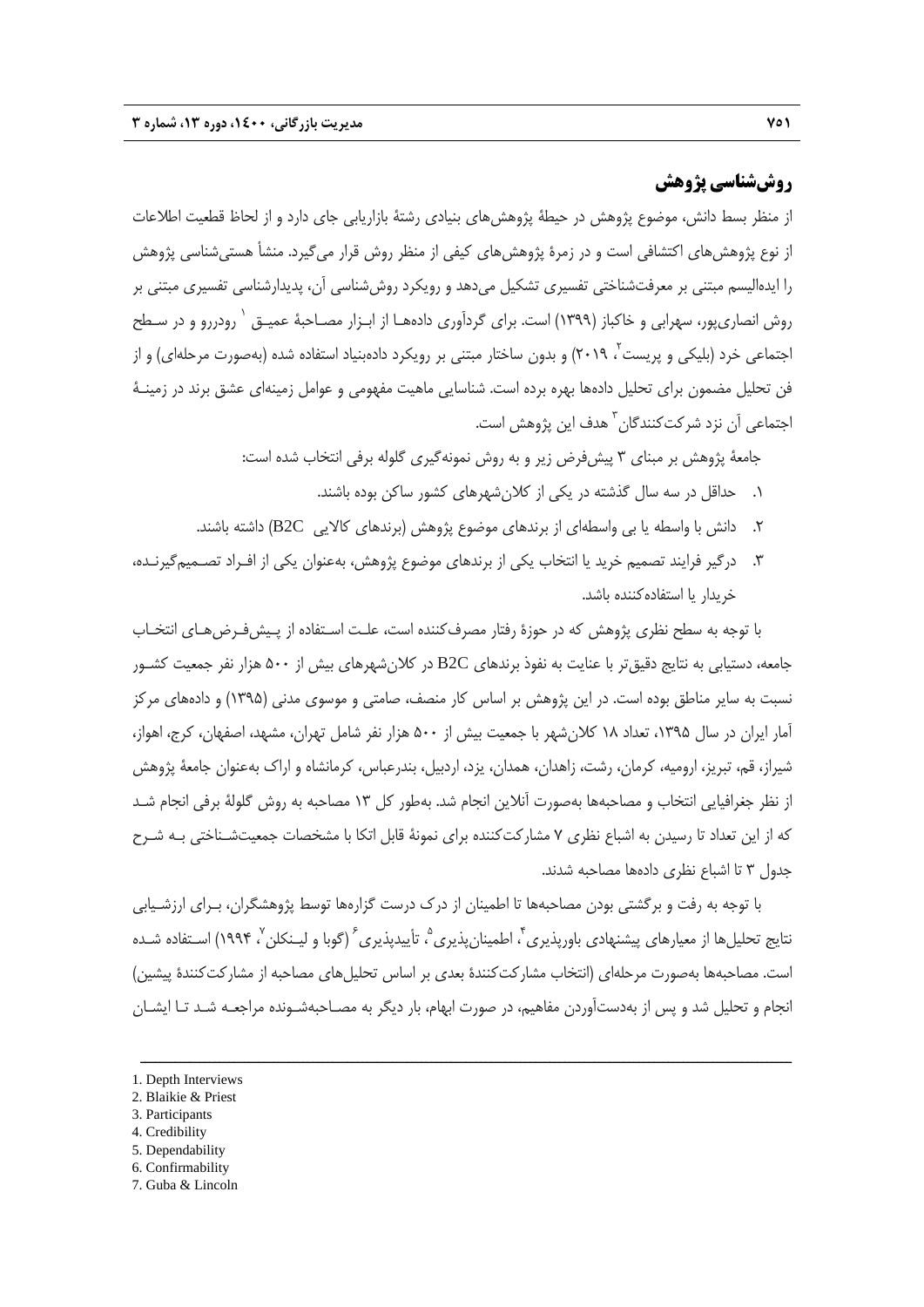صحت مفاهيم را تأييد كند. از جهتي نتايج نهايي با 3 نفر از خبرگان رشتههاي بازاريابي، دو نفـر از رشـتة روانشناسـي و يك نفر از رشتة فلسفة غرب به شرح جدول 4 به اشتراك گذاشته شد و اصلاحات و تعديلهاي لازم بر اين اساس انجام گرفت.

| معرفهای بعدی | منابع هزينه | شغل      | سكونت  | تحصىلات       | سن | جنسيت | کد             |
|--------------|-------------|----------|--------|---------------|----|-------|----------------|
| مذكر، مونث   | مستقل       | آزاد     | تهران  | کارشناسی      | ٣٢ | مرد   | P,             |
| مذكر         | مستقل       | كارمند   | رشت    | كارشناسي ارشد | ٣۴ | مر د  | $P_{\rm r}$    |
| مذكر، مونث   | وابسته      | كارمند   | تهران  | دكترى         | ۲۸ | مر د  | $P_{\tau}$     |
| مونث، مذكر   | مستقل       | مدرس     | اصفهان | كارشناسي ارشد | ٣٩ | زن    | $P_{\tau}$     |
| مونث         | وابسته      | دانشجو   | اصفهان | كارشناسى      | ۲۳ | زن    | $P_{\lambda}$  |
| مذكر         | وابسته      | دانش موز | اصفهان | ديپلم         | ۱۸ | زن    | $P_{\epsilon}$ |
| مونث، مونث   | مستقل       | كارمند   | اهواز  | كارشناسى ارشد | ٣٧ | مر د  | $P_{v}$        |

**جدول.3 ويژگيهاي جمعيتشناختي و كدگذاري مشاركتكنندهها** 

| اسابقه کاری | تحصىلات       | جنسيت | سن | تخصص      | کد             |
|-------------|---------------|-------|----|-----------|----------------|
| ١٨          | دكترى         | مذكر  | ۴١ | بازاريابي | $E_{\Lambda}$  |
| ٣٣          | دكترى         | مونث  | ۵۸ | بازاريابي | $E_{\tau}$     |
| ٨           | دكترى         | مذكر  | ٣۴ | بازاريابي | $E_{\tau}$     |
| ۱۴          | دكترى         | مونث  | ۳۶ | روانشناسي | $E_{\tau}$     |
| ۱۰          | کارشناسی ارشد | مونث  | ۳۵ | روانشناسي | $E_{\Delta}$   |
| ۱۱          | دكترى         | مذكر  | ٣٩ | فلسفه     | $E_{\epsilon}$ |

**جدول .4 ويژگيهاي جمعيتشناختي خبرگان تأييد كننده نتايج پژوهش** 

# **يافتههاي پژوهش**

با 7 نمونه مصاحبهشونده با تقريب زماني بين 25 تا 70 دقيقه مصاحبة اوليه انجام و پـس از تحليـل دادههـا، در صـورت ابهام، بار ديگر به آنها مراجعه شد. برندهايي كه مصاحبهشوندگان نام بردند، هـم از نظـر منشـأ جغرافيـايي و هـم طبقـة كالايي براي تحليلها اهميت دارد. بدين ترتيب، ابتدا تعداد و نوع برندهاي منتخب نمونـة پـژوهش بـه شـرح جـدول 5 تفكيك شد. شايان ذكر است برندهايي كه با رنگ قرمز مشخص شدهاند، برند محبوب فـرد مصـاحبهشـونده بـودهانـد و سؤالها با در نظر گرفتن آن برند پرسيده شده است.

برندهاي اشارهشده ارزش اداركي يكساني نزد مشاركتكنندهها ندارند و فقط اولـين برنـدهايي بودنـد كـه در ذهـن مصاحبهشوندهها تداعي شدهاند؛ اما رنگهاي قرمز، به برندهايي اشاره دارد كه مشاركتكنندهها بهعنـوان برنـد محبـوب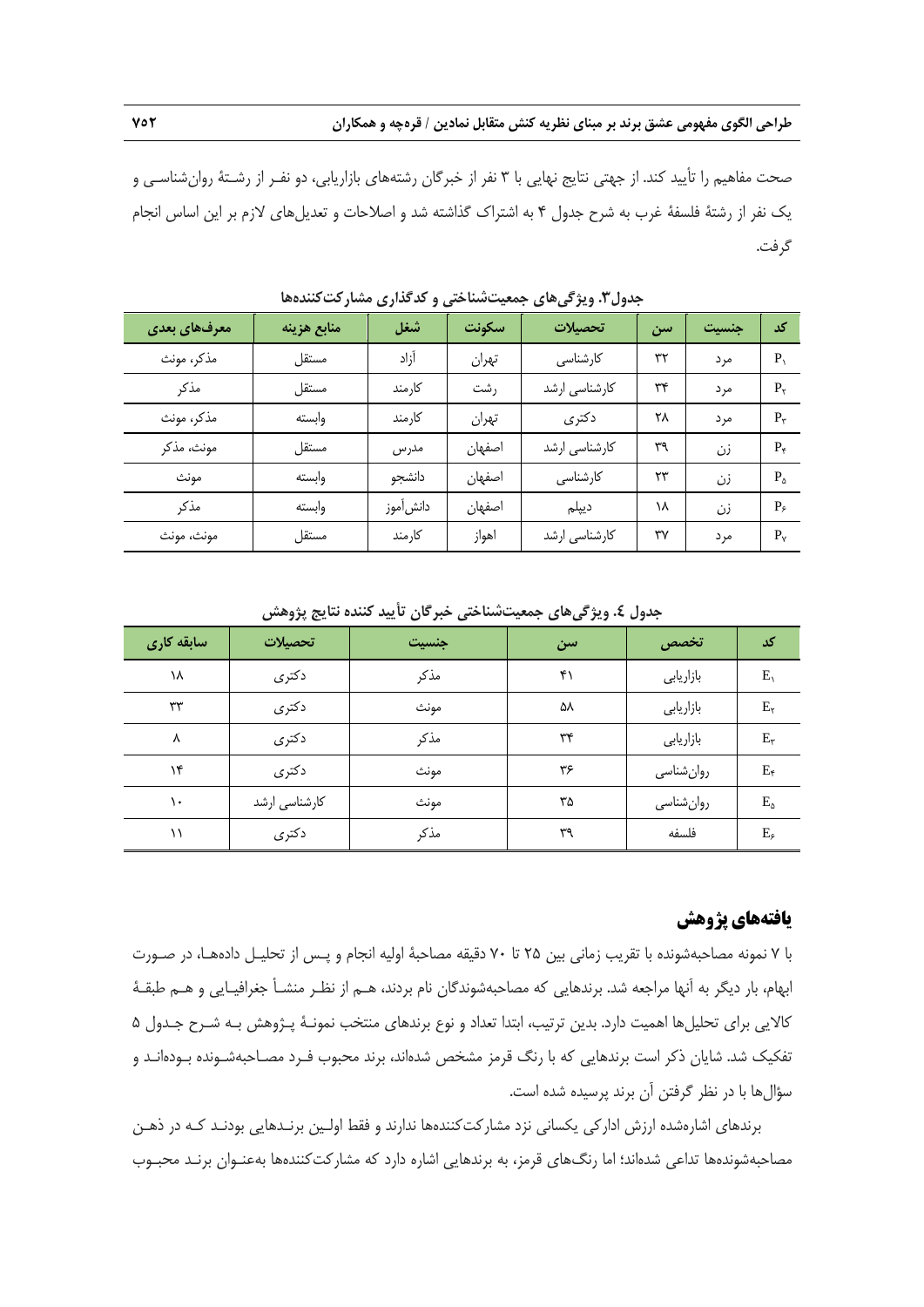خود يا فردي كه ميشناسند، انتخاب كردهاند. دستهبندي برندهايي كه مشاركتكنندهها نام بردهاند، بر اساس طبقهبنـدي 1 پايگاه رتبهبندي برندهاي directory Brand انجام شده است . دلايل درج نام برندهاي مطرح شده در جـدولهـاي 4 و ،5 تأكيد تعدادي از مشاركتكنندهها به ارتباط عشق برند با عوامل زمينهاي همچون طبقات اجتماعي، پيشينه تـاريخي و گرهها يا عقدهاي ذهني است. بهطور كل 10 كشور، منشأ يا كشور متبوع برندهاي نـام بـرده شـده اسـت كـه بيشـترين فراواني، مربوط به كشورهاي آلمان، آمريكا و ايران بهترتيب با ۶ ۵ و ۳ برند است. تنها ۳ كشور آمريكا و كـره جنـوبي و آلمان بهترتيب با ٢، ٢ و ١ بهعنوان منشأ برند محبوب افراد انتخاب شده است.

| كشور منشأ <sup>٢</sup> | نام                         | طبقه                   | کد                |
|------------------------|-----------------------------|------------------------|-------------------|
| آلمان                  | Benz C200, BMW,             | خودرو                  | $P_{\lambda}$     |
| آمريكا، تركيه          | Colins, NIKE                | یوشاک                  |                   |
| أمريكا                 | iPhone, iPhone              | لوازم الكترونيك        |                   |
| سوئيس                  | Rolex                       | یوشاک                  | $P_{\tau}$        |
| چین، کره جنوبی، آمریکا | Apple, Samsung, Lenovo      | لوازم الكترونيك        |                   |
| كره جنوبى              | <b>KIA</b>                  | خودرو                  | $P_{\tau}$        |
| ايران                  | كاله                        | نوشيدنىها/ غذا         |                   |
| چین، کره جنوبی، آمریکا | Apple, Samsung, Xiaomi      | لوازم الكترونيك        |                   |
| آلمان، ژاپن            | TOYOTA, Benz                | خودرو                  |                   |
| ايران                  | ریکا، داروگر، گلنار         | لوازم أرايشي _ بهداشتي | $P_{\varepsilon}$ |
| ژاپن، آلمان            | <b>FABER CASTELL Pentel</b> | ---                    |                   |
| ايران                  | تبرك، قائنات                | نوشيدنىها/ غذا         |                   |
| أمريكا                 | Apple                       | لوازم الكترونيك        | $P_{\Delta}$      |
| آلمان، ايتاليا         | GUCCI, adidas               | پوشاک                  |                   |
| أمريكا                 | Apple                       | لوازم الكترونيك        |                   |
| ايتاليا، اسپانيا       | ZARA. GUCCI                 | پوشاک                  | $P_{\xi}$         |
| آلمان، ژاپن، کره جنوبی | HYUNDAI, TOYOTA, X6         | خودرو                  | $P_v$             |

ــــــــــــــــــــــــــــــــــــــــــــــــــــــــــــــــــــــــــــــــــــــــــــــــــــــــــــــــــــــــــــــــــــ

**جدول .5 تعداد و دسته برندهاي انتخاب شده** 

<sup>1.</sup> https://brandirectory.com

<sup>2.</sup> Country Of Origin (COO)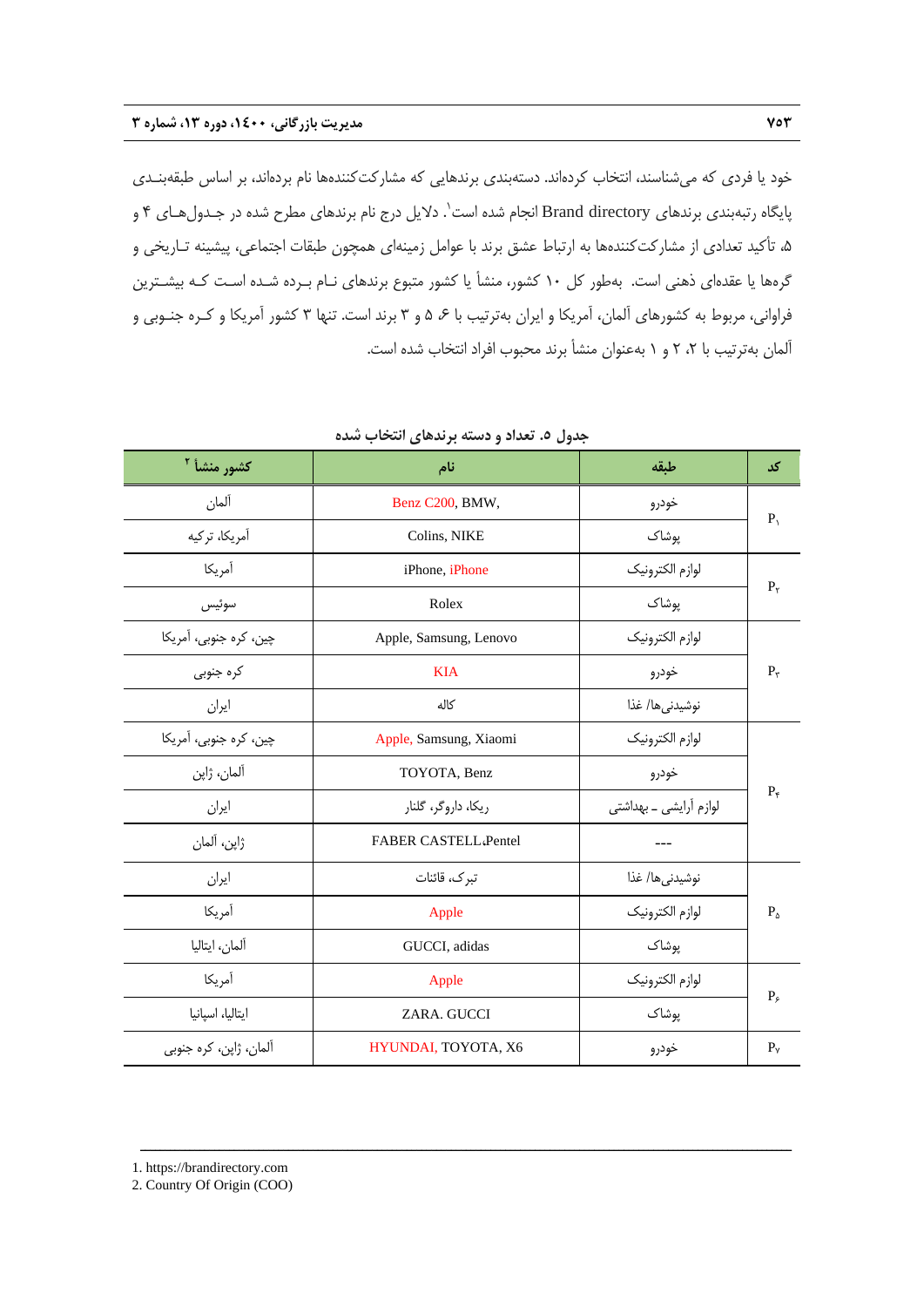### **تفكيك مضامين خود، ذهن و جامعه**

براي شناسايي مفاهيم بر اساس پروتكل مصاحبه كه متشكل از سه بخش سؤالهاي مربوط به ذهن، خود و جامعه بود، از ابزار مصاحبههاي بدون ساختار و بدون دخالت مصاحبهكننده در فرايند پاسخگويي به سؤالها استفاده شد. نكتة مهم ايـن بود كه با توجه به حساسيت موضوع و تلفيق كلمة عشق با برند، گاهي سؤالهاي تفحص سوم شخص، فن تغيير مسير و بازگشت به گذشته مطرح شد. در اين مرحله، بهطور كل 50 مفهوم شناسايي شد، سپس اين مفاهيم براي بهدسـتآوردن مضامين و در نهايت ترسيم الگوي عشق برند، در سطح انتزاعـيتـري تلفيـق شـدند. در جـدولهـاي ،6 7 و 8 مفـاهيم، مضامين و ابعاد هر يك و همچنين كدهاي مشاركتكنندة مربوط به آنها بر اساس سه بعد نظرية كنش متقابـل نمـادين، يعني خود (S)، ذهن (M) و جامعه (C) طبقهبندي شده است.

| کد مشارکت کننده                        | مفاهيم                | ابعاد                            | مضامين        | شماره      | زمينه |
|----------------------------------------|-----------------------|----------------------------------|---------------|------------|-------|
| $Y - Y - Y - Y - Y$                    | هدف بودن برند         |                                  |               |            |       |
| $5 - 5 - 1$                            | تمرکز بر سوژه         | ابزاری _ غایی                    | هدفمند        | $S-1$      |       |
| ٣                                      | غير قابل مذاكره       |                                  |               |            |       |
| $Y-Y-1$                                | پیشگام                |                                  |               |            |       |
| $5 - \Delta - 5$                       | محصول مكمل            |                                  | كمال گرا      | $S - Y$    |       |
| ۴                                      | محصول حاشيهاى         | مادی _ معنوی                     |               |            |       |
| $5 - 7$                                | افولناپذير            |                                  |               |            |       |
| $Y - \Delta - Y - Y$                   | بىھمتا                |                                  |               | $S-\tau$   |       |
| $\Delta - \mathfrak{r} - \mathfrak{r}$ | منحصربهفرد            | منحصربهفرد _ بى همتا             | یکتایی        |            | خود   |
| $Y-\Delta-Y-Y-1$                       | دلهره جدایی           |                                  |               |            |       |
| $Y - \Delta - Y$                       | غم جدایی              |                                  |               |            |       |
| $Y - Y$                                | انتظار وصل            | ترس ــ غم                        | غبله بر جدایی | $S - F$    |       |
| ٣                                      | انتظار جبران          |                                  |               |            |       |
| ۴                                      | سازگاري فردي          |                                  |               |            |       |
| $Y - Y$                                | ناسازگاري اجتماعي     | بین فردی، میان گروهی،<br>اجتماعى | تعارض شناختي  | $S-\Delta$ |       |
| $f-1$                                  | تعهد احساسی _ اجتماعی |                                  |               |            |       |

**جدول .6 طبقهبندي مفاهيم و مضامين شناساييشدة بعد «خود»** 

بدون توجه به ذاتي يا صوري بودن، تعداد 6 مضمون مربوط به جنبة من (خود) مفهوم عشـق برنـد شناسـايي شـد. براي هر يك از مضامين حداقل دو بعد شناسايي شد كه در تفكيك عناصر جوهر از عـرض عشـق برنـد اسـتفاده شـدند. بيشترين مفاهيم شناساييشده، مربوط به مضمونهاي گمالگرايي و غلبه برجدايي با 4 مفهوم است.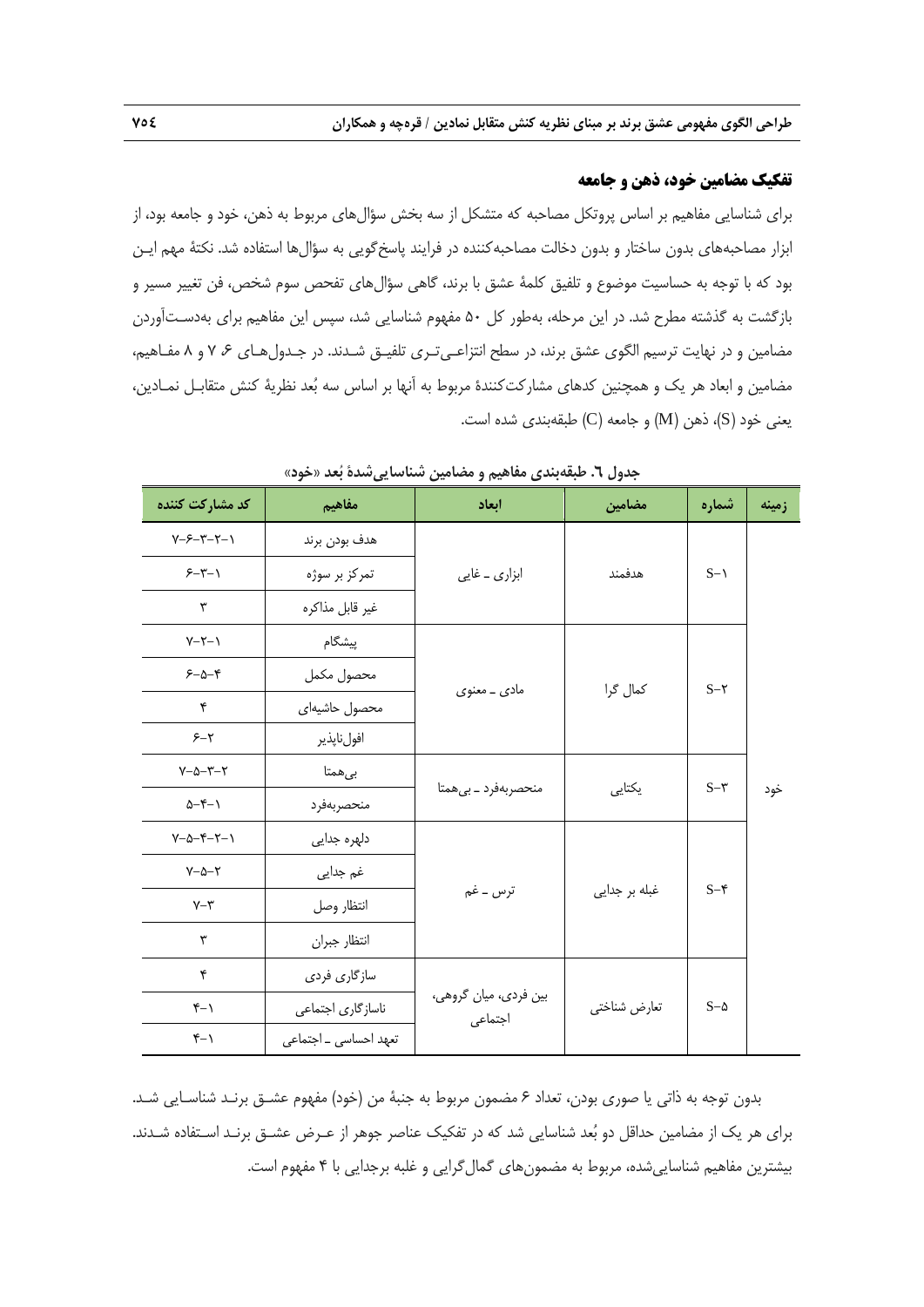| کد مشارکتکننده                                | مفاهيم          | ابعاد                  | مضامين       | شماره           | زمينه |
|-----------------------------------------------|-----------------|------------------------|--------------|-----------------|-------|
| $Y - \Delta - Y - Y - Y$                      | نشانهها         |                        |              | $M-\lambda$     |       |
| $\lambda$                                     | آهنگ برند       | فرهنگی، تاریخی، مذهبی  | نمادگرایی    |                 |       |
| $Y-T-1$                                       | خاطرات كودكى    | تجربهها _ قصهها        | داستان ها    | $M-\tau$        |       |
| $\tau$ -1                                     | خيالبافي        |                        |              |                 |       |
| $Y - 5 - \Delta - Y$                          | رؤياپردازى      |                        |              |                 |       |
| $\lambda$                                     | بزرگنمایی ذهنی  | توهم _ واقع بيني       | ايدەآل گرايى | $M-\tau$        |       |
| ٣                                             | آرمان گرایی     |                        |              |                 |       |
| $Y-Y$                                         | ابهام/ رمزگونگی |                        |              |                 |       |
| $Y - 5 - 0 - 5 - 7 - 1$                       | جلب توجه        | انگیزشی ــ بهداشتی     | عقدههای فردی |                 |       |
| $Y-F-Y-Y-1$                                   | جلوهگاه         |                        |              | $M-\mathcal{F}$ |       |
| $Y - \Delta - \Upsilon - \Upsilon - \Upsilon$ | حفظ روابط       |                        |              |                 |       |
| $\lambda$                                     | عادتمندى        |                        |              |                 | ذهن   |
| $\uparrow - \uparrow$                         | وفاداري         | هنجاري _ قانوني        | محافظه کار ی | $M-\Delta$      |       |
| $\lambda$                                     | قناعت           |                        |              |                 |       |
| $\Delta - 1$                                  | خلوتگزینی       |                        |              |                 |       |
| $Y - Y - Y - Y$                               | مراقبت          |                        |              |                 |       |
| $Y-F-Y-1$                                     | تصوير از خود    | واقعى _ ايدهأل         | ادغام با خود | $M-\epsilon$    |       |
| $\lambda$                                     | تبليغات توصيهاى |                        |              |                 |       |
| $\lambda$                                     | هوادارى         | فردی _ گروهی _ اجتماعی | طنين         | $M-\gamma$      |       |
| $\Delta - \mathfrak{r}$                       | رسانه           |                        |              |                 |       |
| $\lambda$                                     | تجربة استفاده   | تجربي _ غير تجربي      | ارتباط       | $M-\lambda$     |       |
| $Y - 5 - 7$                                   | سرخوشى          | سرخوشی _ آرامش         | لذت          | $M-\gamma$      |       |
| $Y - 5$                                       | تحسين           | عملکردی _ برنامهای     | احترام       | $M-\$           |       |
|                                               |                 |                        |              |                 |       |

**جدول .7 طبقهبندي مفاهيم و مضامين شناساييشده بعد «ذهن»**

تعداد مضامين و مفاهيم ذهني بيشتر عشق برند در مقايسه با بعد ديگر (خـود و جامعـه) از نقـش پررنـگ ذهـن در تبيين مفهوم عشق برند حكايت ميكند. البته بايد توجه شود كه از 10 مضمون بهدستآمده، كـداميـك فقـط بـه پديـدة عشق برند منحصر است و كدام عناصر بهعنوان عناصر صوري ميتوانند مابين عشق و مفاهيم مشابهي همچون دوستي، پيوند، شهوت و اعتياد برند مشترك باشند. به دو مضمون ايدهالگرايي و محافظهكاري با بيشترين تعـداد مفـاهيم مـرتبط اشاره بيشتري شده است. گفتني است ابعاد هر يك از مضامين بهدستآمده، مبتني بر گزارهها و مفاهيم آنها تبيـين شـده است. براي نمونه، مضمون احترام كه از دو بعد بين فردي و بين اجتماعي تشكيل شده است، در مفهـوم تحسـين ريشـه دارد و از گزارههاي زير حاصل شدهاند:

«اپل را به اين علت انتخاب مي كنم كه مي بينم افرادي كه آن را دارند آدمهاي خاص ترى در جامعه هستند (مشاركتكنندهٔ ششم).»

«من هميشه براي هيونداي بهعلت جسارت در ارائة طرحهاي جالب ارزش قائل بودهام (آزموني هفتم)».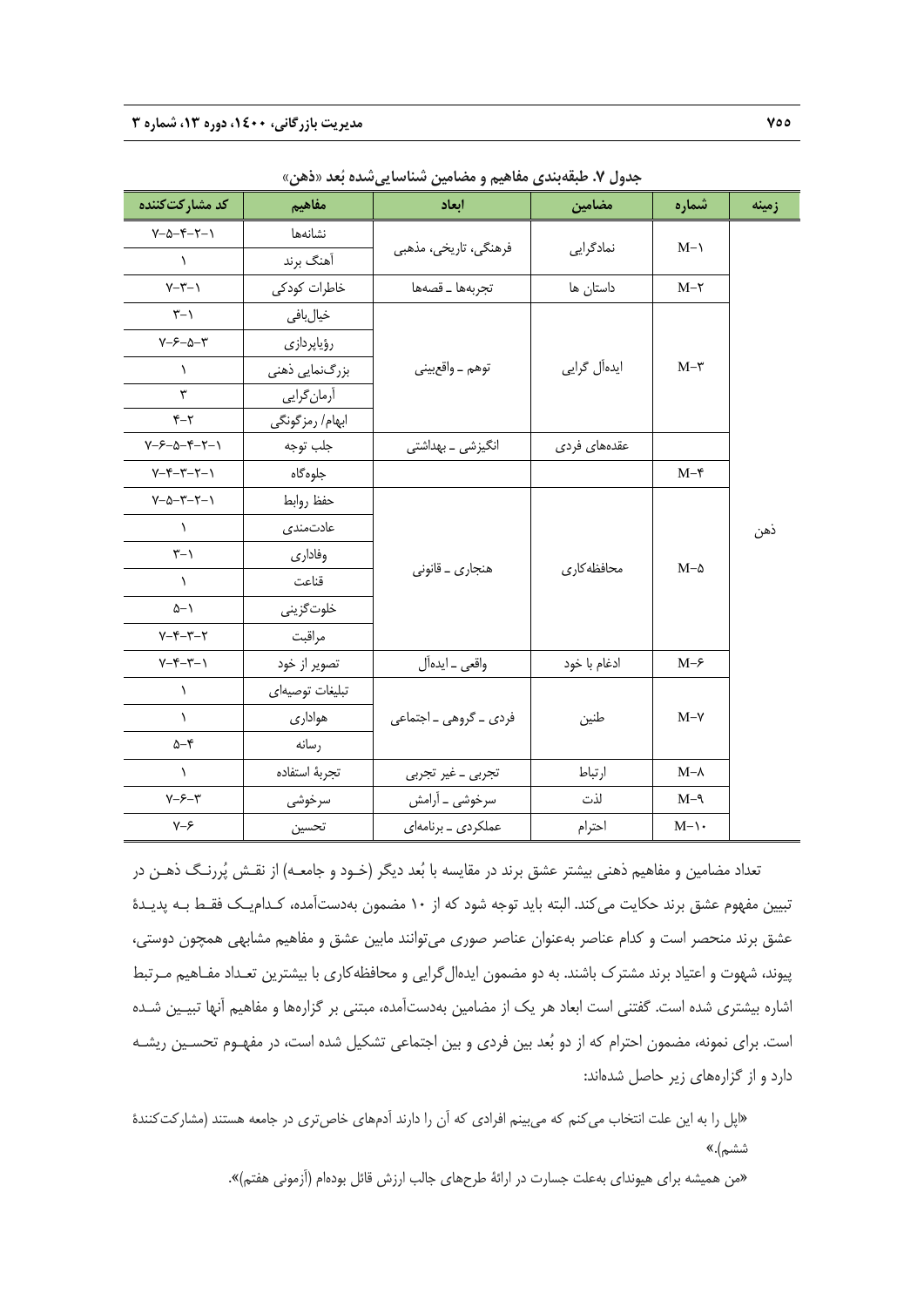**طراحي الگوي مفهومي عشق برند بر مبناي نظريه كنش متقابل نمادين / قرهچه و همكاران 756** 

| کد مشارکتکننده       | مفاهيم          | ابعاد                   | مضامين         | شماره           | زمينه |
|----------------------|-----------------|-------------------------|----------------|-----------------|-------|
| ۵                    | جایگاه اجتماعی  |                         |                |                 |       |
| $5 - 2 - 7 - 1$      | منتسب به ثروت   | رفاهي _ درآمدي          | طبقه اجتماعي   | $C-\lambda$     |       |
| ٣                    | سبک زندگی       |                         |                |                 |       |
| $5 - \Delta - 7 - 1$ | نسل همسالان     |                         |                |                 |       |
| $Y - 5 - \Delta - 5$ | گروه های عضو    | مرجع _ عضو _ غيرعضو     | گروه اجتماعي   | $C-\tau$        |       |
| $5 - \Delta - 5$     | گروه مرجع       |                         |                |                 | جامعه |
| $5 - \Delta - 5$     | منتسب به جنسیت  | فرهنگی _ تاريخي _ مذهبي | مرد / زنسالاري | $C-\tau$        |       |
| ۵                    | عقدههای اجتماعی |                         |                |                 |       |
| ۵–۱                  | داستان سرايي    |                         |                | $C-\mathcal{F}$ |       |
| ٢                    | علقههای اجتماعی | قومى ــ ملى             | پیشینه تاریخی  |                 |       |
| ٣                    | منطقه جغرافيايي |                         |                |                 |       |

**جدول .8 طبقهبندي مفاهيم و مضامين شناساييشدة بعد «جامعه»**

از تعداد كل 19 مضمون شناساييشده، 4 عامل زمينهاي كـه ماهيـت مفهـومي عشـق برنـد در زمينـه آنهـا شـكل ميگيرد، شناسايي شده است. در حالي كه دو مضمون طبقات و گروههاي اجتماعي، بيشتر به عوامـل جمعيتـي همچـون موقعيت جغرافيايي يا شاخصهاي اقتصادي و سطوح اجتماعي مثل درآمد يا تحصيلات مرتبطاند، دو عامل مردسالاري ـ زن سالاري و پيشينة تاريخي، در سير تاريخي كمابيش بلندمدتي ريشه دارد كه بيشتر با هنجارهاي جامعة مشاركتكننده مرتبط است.

### **تبيين ماهيت مفهومي (جوهر و عرض)**

عوامل مربوط به بعد جامعه عوامل تهنشستي هستند و نميتوانند جزئي از ماهيت عشـق برنـد باشـند، بـه همـين دليـل، تفكيك آن به جوهر و عرض براي تبيين مفهوم عشق برند بيمعنا خواهد بود، در حاليكه ذهن و خـود، دو بعـد مـاهيتي عشق برند هستند. براي تقسيمبندي عناصر بر اساس جوهر، بر تعريف جوهر از منظر ابنسينا تكيه شده اسـت؛ چـرا كـه وي بر خلاف اسپينوزا و ارسطو، موضوع جوهر را نسبي نميداند و ميان محل موضوع هر پديده تفاوت قائل است. از نظـر وي، موضوع قائم به خود است و محل از طريق آنچه در او حال ميشود، قوام، نوع و فعليت مييابد (اسعدي و طباطبائي، 1389). اين ديدگاه با ديدگاه نظرية كنش تقابل نمادين در فعليت يك پديده در محيط اجتماعي آن همراستاست. جوهر را آن قسم از ماهيت ميدانند كه اگر در خارج يافت شود، به موضوعي كـه در تحقـق ماهيـت ضـروري باشـد، نيـاز نـدارد (اكبريان، 1386). عرض كه جزء دوم از ماهيت وجودي موجودات از منظر فلاسفهاي همچون ابنسـينا اسـت، موجـودي است نيازمند موضوعهايي كه آن موضوعها در ذات خود به اعراض نياز نداشته باشند. بـراي شناسـايي جـواهر و اعـراض پديدة عشق برند از شيوة پژوهش عزيزي، حاجي پور، دانايي فرد و قنبرزاده ( 1398) با توجه به دو شاخص زيـر اسـتفاده شده است: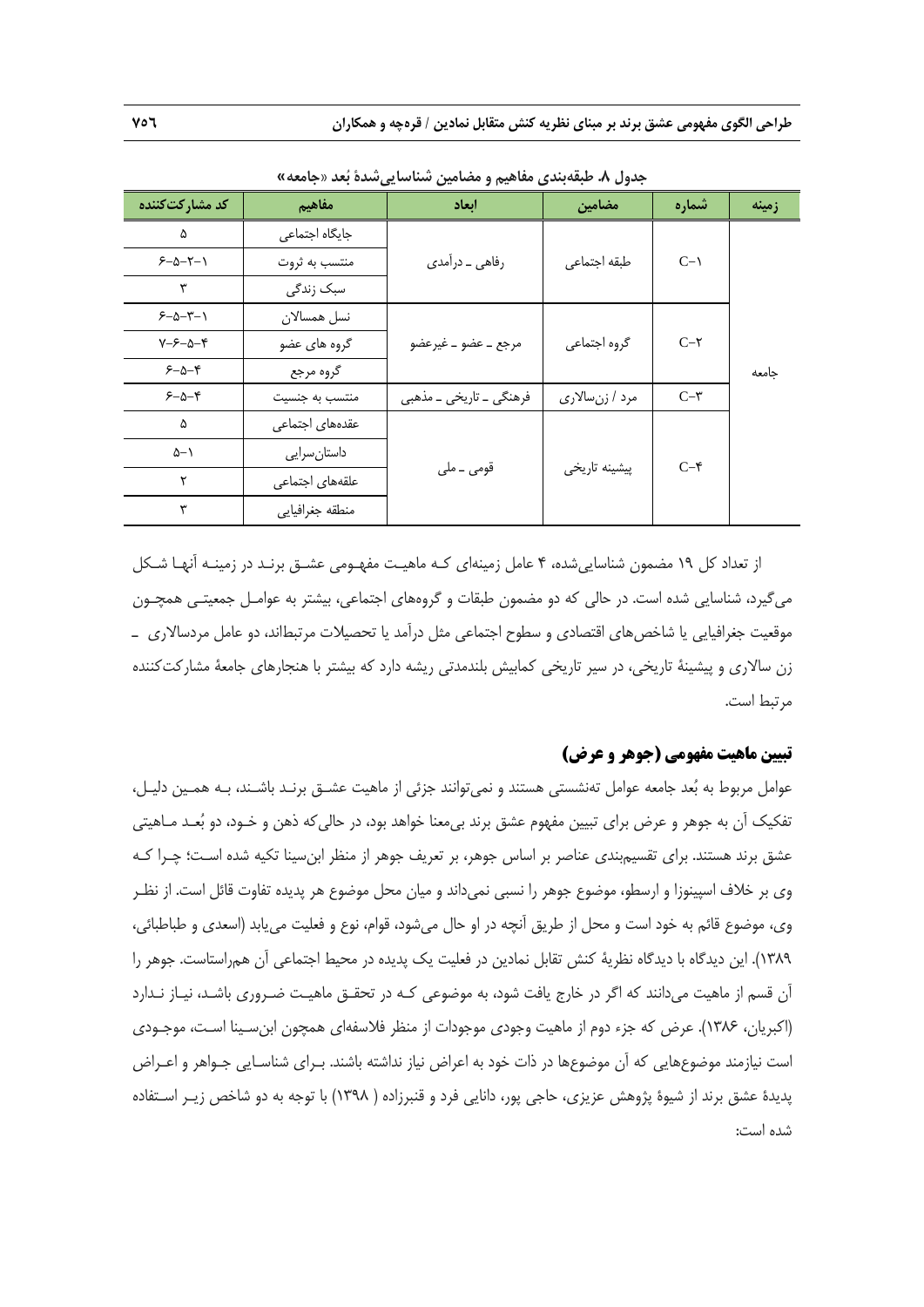- و حكنيك تغييرات فرضي يا تخيلي جيورجي  $(7\cdot\cdot\gamma)$  در صورتي كه در اثر افزايش، كاهش يا حذف آن، تغييـرات  $\bullet$ مستقيمي بهوجود آيد، آن معيار را ذاتي يا جوهري در نظر ميگيرد؛
- وابستهبودن يا نبودن موضوع معيار شناسايي شده به موضوعات ديگر (استقلال موضوعي مساوي جوهر بودن)؛
- مبناي اوليه براي تشخيص جوهري يا عرضيبودن، تكنيك تغييرات فرضي و در صورتي كه با اين تكنيك بـه نتيجه مشخص نرسد، با كمك شاخص وابستگي، مؤلفهها دستهبندي ميشوند.

### **تفكيك عناصر بعد «خود»**

مفهوم خود كه دو بخش من فاعلي و من مفعولي بنا بر تعريف ديليني (1394) تشكيل ميشود، پاسخي بـه پرسـش مـن كيستم است كه بخش فاعلي آن خلاق و كنترلناپذير و بخش مفعولي آن هنجارپذير و كنترلگـر اسـت. بـدين ترتيـب 7 مضمون شناساييشده كه بهعنوان عناصر ماهيتي عشق برند شناسايي شدهاند، مطابق جـدول 9 در قالـب سـطوح جـوهر (ذات) و عرض تفكيك شده و دربارة آنها توضيح داده شده است. از كل مفاهيم شناسايي شـده، بعـد خـود، دو مفهـوم از عناصر ذاتي و سه مفهوم مرتبط با اعراض عشق برند هستند.

| مفاهيم مرتبط (در ادبيات پژوهش)                                                                                                                                                    | عناصر<br>(حاصل پژوهش میدانی) | ماهت |
|-----------------------------------------------------------------------------------------------------------------------------------------------------------------------------------|------------------------------|------|
| نقاط تمايز، منحصربهفردبودن (ألبرت و همكاران، ٢٠٠٨)                                                                                                                                | انسجام                       |      |
| ترس/ دلهره جدایی (باترا و همکاران، ۲۰۱۲؛ اشمیت و هابر ۲۰۱۹)<br>غم جدایی (عزیزی و همکاران، ۱۳۹۸؛ فروم، ۲۰۰۰؛<br>اتحاد کامل (آرمسترانگ"، ۲۰۰۲؛ ادهمی، ۱۳۹۴)                         | غلبه بر جدایی                | جوهر |
| با هدف دوست داشتن و مراقبت از معشوق (شیمپ و مادن، ١٩٨٨)<br>متمرکز بر یک سوژه (شیمپ و مادن، ۱۹۸۸)<br>هدف بودن معشوق (هلم ٌ، ۲۰۱۳)<br>با هدف مبادله اطلاعات (سين و همكاران °، ٢٠٠۵) | هدف مند                      |      |
| طالب رشد، خستگی ناپذیر، رقابتطلب (فروم، ٢٠٠٠)<br>  گسترش خویشتن (باومن، ۲۰۱۳)<br>تعهد به رشد دیگری (خورشیدنام و طلاییزاده، ۱۳۹۶؛ شیمپ و مادن، ۱۹۸۸)                               | كمال گرا                     | عرض  |
| سازگاری درونی (هاوکینز و باف ٔ، ۲۰۱۰)<br>ناهماهنگی شناختی (هاوکینز و باف،۲۰۱۰)<br>خود واقعی و ایدهآل (آرمسترانگ، ۲۰۰۲)                                                            | تعارض شناختي                 |      |

ــــــــــــــــــــــــــــــــــــــــــــــــــــــــــــــــــــــــــــــــــــــــــــــــــــــــــــــــــــــــــــــــــــ

**جدول .9 تفكيك عناصر جوهري و عرضي بعد مفهومي «خود»** 

1. Giorgi

- 2. Schmid & Huber
- 3. Armstrong
- 4. Helm
- 5. Sin and et al.
- 6. Hawkins & Baugh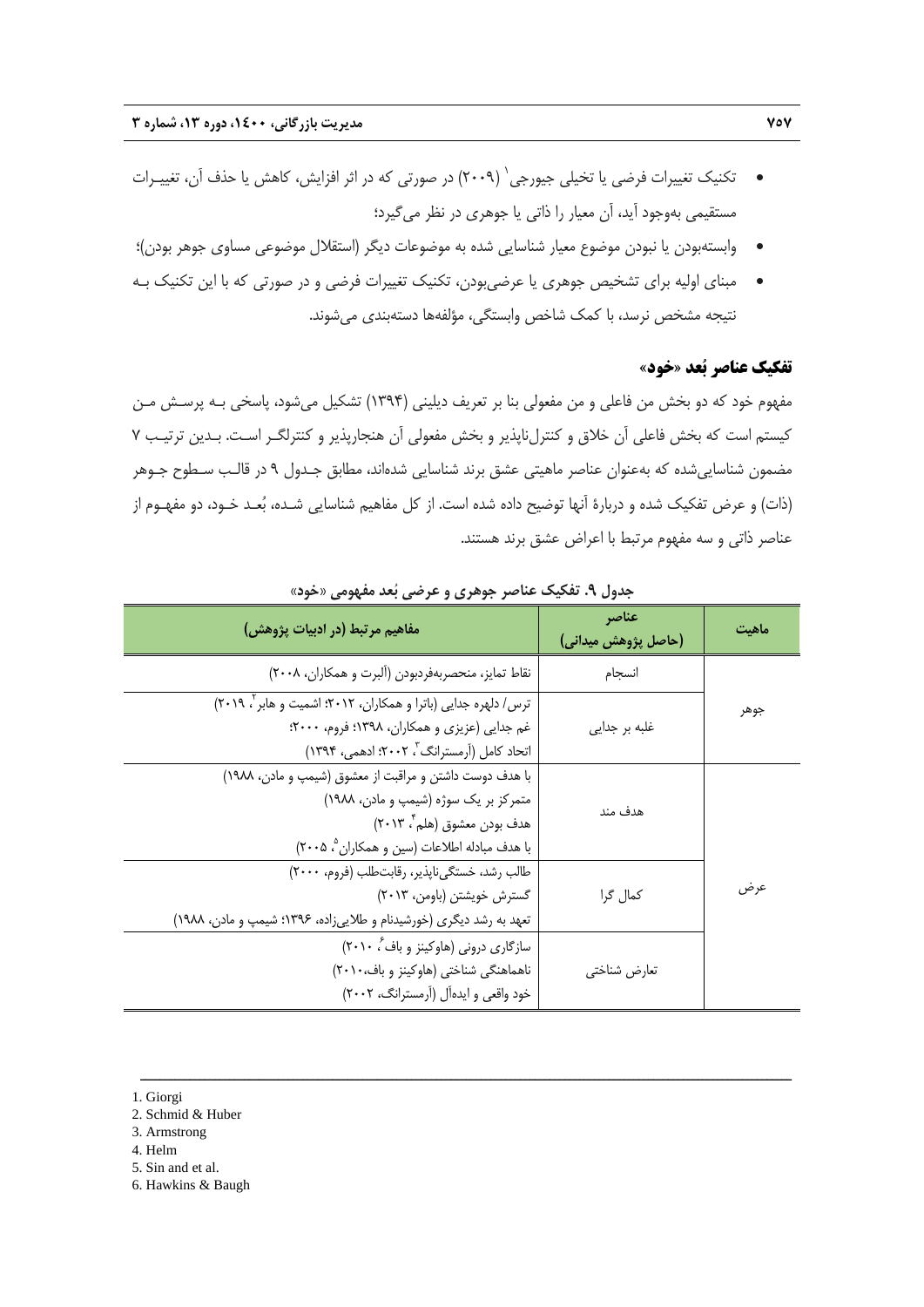چون انسان نميتواند همزمان عاشق چند برند حداقل از يـك طبقـة محصـولي باشـد، مضـمون يكتـايي عنصـري جوهري است. ابعاد مقايسهپذيري و بيهمتايي از اين منظر كه مصرفكننده آن را با ساير برنـدها (در طبقـه يـا خـارج از طبقه محصولي مرتبط) مقايسه كند يا خير، بهعنوان ابعاد افزايش يا كاهشي آن محسـوب مـيشـوند. بـر اسـاس نظريـة عشقورزي فروم (2000) غلبه بر جدايي بهعنوان بزرگترين نياز انسان، شروع تدريجي عشق را باعث ميشـود. از آنجـا كه اين نياز، بهعنوان نياز ذاتي انسان در نظر گرفته شده است، در صورت حذف، ماهيت عشق برند معنايي غير از عشق را به خود خواهد گرفت.

سه عنصر هدفمندي و كمالگرايي و تعارض شناختي، بين عشق و مفاهيم دوستي، شهوت و پيونـد مشـتركانـد و حذف آنها مفهوم عشق برند را از بين نخواهد برد. انسان ميتواند بدون هدفي خاص عاشق برندي شود و در عـين حـال ميتواند هدفي هم از اين رابطه داشته باشد. فرد ميتواند از رابطة عاشقانه با برند، پيشگامي را انتظار داشته باشد، در حالي كه به آن نيز قناعت كند و چنانچه پيشگامي آن كه بعدي از عشق برند است، حذف شود رابطـه عاشـقانه طـرفين دچـار مشكل نخواهد شد. در خصوص تعارض شناختي نيز اين مفهوم در مواقعي كه انسان برندها را مقايسه كند، احتمال وقـوع هست؛ ولي در زمان بيهمتايي برند، موضوعيت ندارد.

### **تفكيك عناصر بعد «ذهن»**

گفتوگوي داخلي انسان با خود از طريق نمادهاي معنادار كه فراگردي اجتماعي و تعمدي است و توانايي پـذيرش نقـش ديگران در فراگرد كنش متقابل دارد، جوهر ذهن تعريف ميشود (ريتزر، 2017). ويژگـي خـاص ذهـن در نظريـة كـنش متقابل نمادين، توانايي تفسير پديدهها از طريق درك نمادها بهكمك ابزار گفتوگوي دروني با خود است.

خاطرات (آركونسو و ليپمان، 2015) و نيازهايي كه بهطور عمده در سنين كودكي به هر نحوي سركوب شدهاند كـه به آن عقدة اديپ و الكترا (هندريكس، 2007؛ فرويد، 1962) گفته ميشود، در ذهن فرد عاشق برند هميشه وجود دارد كه در صورت جدايي از ذهن، مصرفكنندگان عاشق برندها نخواهند شد و روابط آنها با برند را ميتوان همانند دوستي تعبيـر كرد. تصور عشق برند بدون احترام به آن، خواه بر اساس عملكـرد تحسـينبرانگيـز گذشـتهاش باشـد، خـواه بـر اسـاس برنامهريزيهاي آينده، بيمعناست. نمادها جزئي از عناصر بصري برند هستند كه در صورت جداسازي آنها از برند، مفهوم برند بهطور كل از دست خواهد رفت. در نظر بگيريد برندي را كه از هيچ يك از نمادهاي اشارهشدة كلر (2013) برخوردار نباشد، مفهوم عشق برند معنا نخواهد داشت.

ايدهآلگرايي با مفهوم شور نفساني ارتباط دارد و آن هم از مفاهيم مشترك بين شهوت و عشق برند اسـت (بـاومن، 2013)، به علت وابستگي از جواهر عشق برند باشد. داستانها يا روايتهاي مرتبط با برندها در داستانهـايي ريشـه دارد كه مصرفكننده را به احساساتي همانند همدردي، ترحم و غيره رهنمون مـيسـازد و مـيتوانـد در تقويـت ارتبـاط بـين سوژههاي عشق برند مؤثر باشد؛ ولي حذف آن حتماً به عدم شكلگيري يا نابودي عشق برند منجر نميشـود. ادغـام بـا خود كه مفهومي ناشي از يكي شدن مصرفكننده و برند است، از ديدگاه بسياري از نظريهپردازان (ادهمي، 1394؛ فـروم، 2000؛ هندريكس، 2007) از ويژگيهاي عشق ورزيدن نيست، بلكه با مفهوم شهوت و در عشق افتادن برند بسيار مرتبط است و از طرفي به مفهومي ذاتي به نام غلبه بر جدايي وابسته است.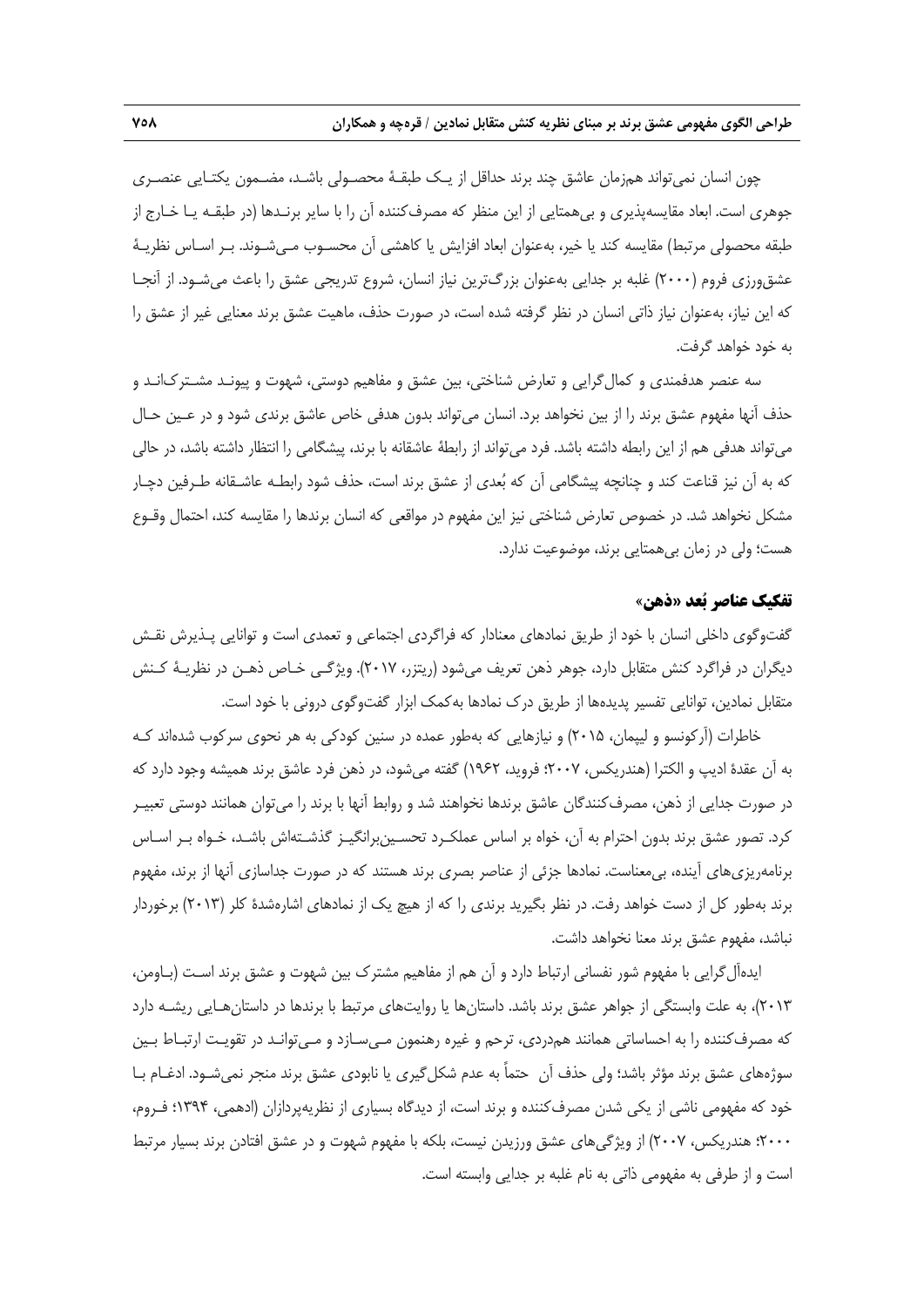| مفاهيم مرتبط (در ادبيات پژوهش)                                                                                                                                                                                     | عناصر<br>(حاصل پژوهش میدانی) | ماهيت |
|--------------------------------------------------------------------------------------------------------------------------------------------------------------------------------------------------------------------|------------------------------|-------|
| خاطرات كودكي (ادهمي، ١٣٩۴؛ ألبرت و همكاران، ٢٠٠٨، أركونسو و ليپمان `، ٢٠١۵)<br>عقده اديپ"/ عقده الكترا" (هندريكس"، ٢٠٠٧؛ فرويد"، ١٩۶٢)                                                                             | عقدههای فردی                 |       |
| واژه مقابل حسادت/ واجد صلاحیت (آکر، گاربینسکی و وهز ً، ۲۰۱۲)<br>تحسین (کامات و پارولکار ۲۰۰۷)<br>طنین (کلر، ۲۰۱۳؛ ورنوسیو و همکاران^، ۲۰۱۵؛ آلبرت و همکاران، ۲۰۰۸)                                                 | احترام                       | جوهر  |
| ارتباطات اجتماعی (ستوده و کمالی، ۱۳۸۶ ؛ فولادی و حسن پور، ۱۳۹۴)<br>نمادها وبرندها (كلر، ٢٠١٣)                                                                                                                      | نمادگرایے                    |       |
| منشعب از شور نفسانی (آلبرت و همکاران، ٢٠٠٩)<br>باورناپذیر (آلبرت و همکاران، ۲۰۰۹)<br>پر از ابهام و رازگونگی (رابرت، ۲۰۰۵)                                                                                          | ايدەآل گرايى                 |       |
| سرگذشت (روسلاتوف، ۲۰۲۰؛ هرسکوئیتز و کریستال، ۲۰۱۰)                                                                                                                                                                 | داستان ها                    |       |
| اتحاد كامل (باترا و همكاران، ٢٠١٢؛ ادهمي، ١٣٩۴)<br>روح انسانی (کاتلر و همکاران ``، ٢٠١٠؛ ادهمی، ١٣٩۴)<br>تصویر/ هویت از خود و برند (کاتلر و همکاران، ٢٠١٠)                                                         | ادغام با خود                 |       |
| امنیت، سنت، انطباق (شوارتز ``، ٢٠١٢)<br>ترس/ دلهره جدایی (باترا و همکاران، ۲۰۱۲؛ اشمیت و هابر <sup>۱۲</sup> ، ۲۰۱۹)                                                                                                | محافظه كارى                  |       |
| هم رسمی و هم غیررسمی (سین و همکاران، ۲۰۰۵)<br>با هدف مبادله اطلاعات (سين و همكاران، ٢٠٠۵)<br>مبنای شکل گیری همکاری و اعتماد (مورگان و هانت <sup>۱۳</sup> ، ۱۹۹۴)                                                   | ارتباط                       | عرض   |
| عواطف مثبت (فهر و راسل "، ۱۹۹۱؛ ألبرت و همکاران، ۲۰۰۸؛ فتشرین و همکاران،<br>$(1 \cdot 7)$<br>خوب بودن و شادي (شوارتز، ٢٠١٢؛ هلم، ٢٠١٣)<br>سرخوشی (هگنر و همکاران <sup>۱۵</sup> ، ۲۰۱۷؛ آلبرت و همکاران، ۲۰۰۸و۲۰۰۹) | لذت                          |       |
| تبلیغات توصیهای (ورنوسیو و همکاران، ۲۰۱۵؛ آلبرت و همکاران، ۲۰۰۸)<br>تعلق/ وفاداري/ ادغام (كلر، ٢٠١٣)                                                                                                               | طنين                         |       |

ــــــــــــــــــــــــــــــــــــــــــــــــــــــــــــــــــــــــــــــــــــــــــــــــــــــــــــــــــــــــــــــــــــ

**جدول .10 تفكيك عناصر جوهري و عرضي بعد مفهومي «ذهن»** 

- 2. Oedipus Complex
- 3. Electra Complex
- 4. Hendrix
- 5. Freud
- 6. Aaker, Garbinsky & Vohs
- 7. Kamat & Parulekar
- 8. Vernuccio, Pagani, Barbarossa & Pastore
- 9. Narration
- 10. Kotler, Kartajaya & Setiawan
- 11. Schwartz
- 12. Schmid & Huber
- 13. Morgan & Hunt
- 14. Fehr and Russel
- 15. Hegner, Fenko & Teravest

<sup>1.</sup> Riivits-Arkonsuo & Leppiman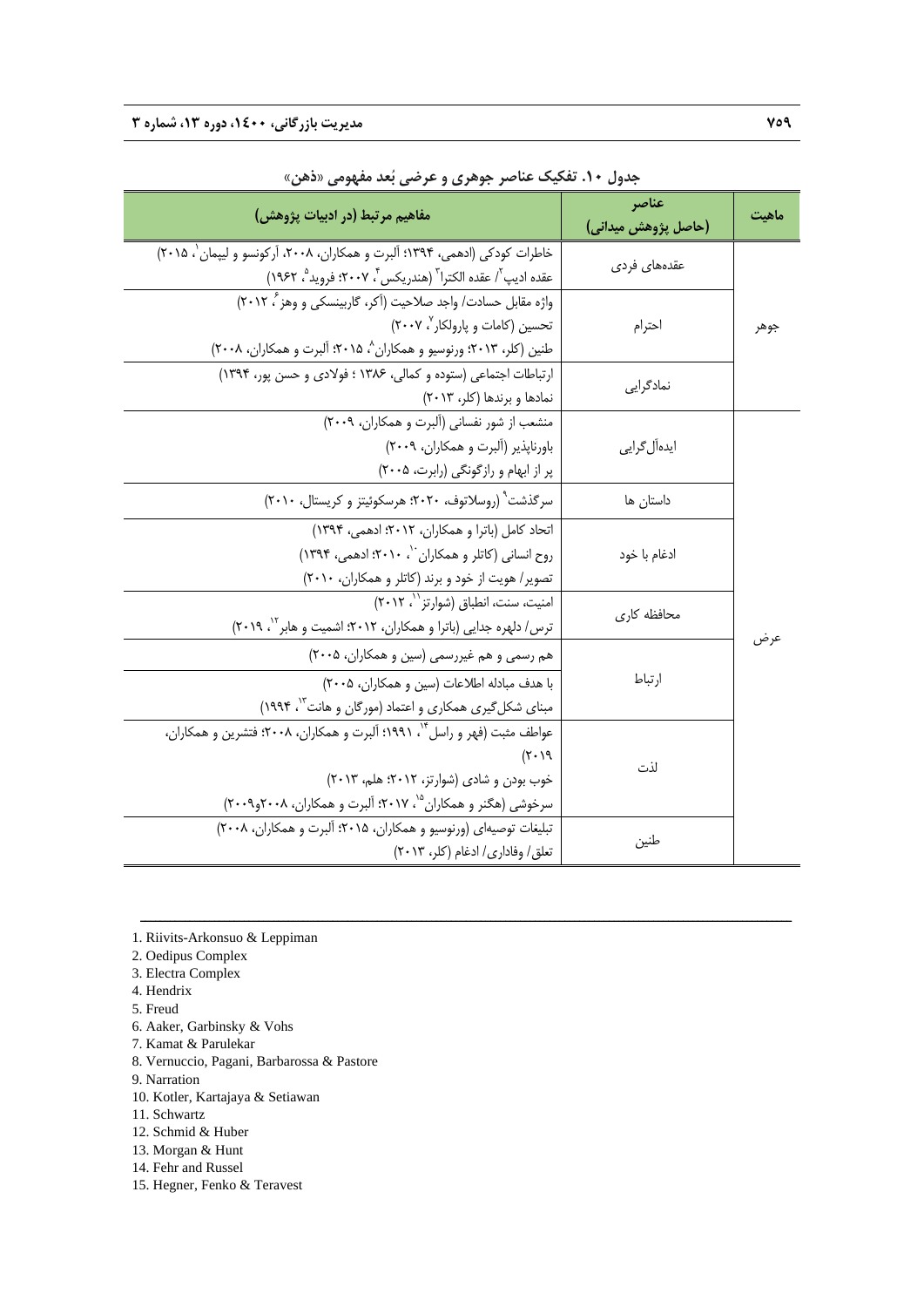محافظهكاري كه در دستة ارزشهاي انساني طبقهبندي شده (شوارتز، 2012) و از مفاهيم وابسته به ترس و دلهـره است و از اعراض آن مفاهيم است نيز، از دسته جوهرهاي عشق برند نخواهد بود. ارتباط به علت اينكه وابسته به مفهـوم غلبه بر جدايي است، در دسته عناصر صوري برند خواهد بود. مفهوم لذت و طنين از مفاهيم مشترك بين شهوت و عشق تعريف شده (باومن، 2013) و يكي از مفاهيم مرتبط با آن سرخوشي يا شور نفساني و از اعراض برند است.

## **تفكيك عوامل زمينهاي: بعد «جامعه»**

بعد جامعه در نظرية كنش متقابل نمادين (بلومر، 1969)، مجموعـهاي از رفتارهـاي مشـترك و هماهنـگ اعضـاي يـك سازمان اجتماعي است كه ذهن و خود در بطن آن پديد ميآيند (نوربخش و ميرحسيني، 1384). در واقع جامعه پديـدهاي تهنشستي و جزء عناصر ماهيتي عشق برند نيست. عواملي كه در رابطة بين فرد با جامعه (بلومر، 1969) در مـدت زمـاني نسبتاً طولاني شكل گرفته و بهصورت عوامل محيطي تغييرناپذير در كوتاهمدت، بر سبك زنـدگي افـراد جامعـه (بـاومن، 2013) تأثير ميگذارد، عوامل زمينهاي تعريف شده است. در جدول 11 اين عوامل تشريح شدهاند كه همگـي از اعـراض هستند و در ذات پديدة عشق برند قرار نميگيرند.

| مفاهیم مرتبط (در ادبیات پژوهش)                                                                                                                                                                        | عناصر<br>(حاصل پژوهش میدانی) | ماهيت               |
|-------------------------------------------------------------------------------------------------------------------------------------------------------------------------------------------------------|------------------------------|---------------------|
| جایگاه/ پرستیژ اجتماعی (هاوکینز و همکاران، ۲۰۱۰)<br>رفاه/ ثروت/ پرداخت اضافي (باومن، ۲۰۱۳؛ خورشیدنام و طلاییزاده، ۱۳۹۶)<br>سبک زندگی (مانتیو و همکاران ، ۲۰۱۸ و باومن، ۲۰۱۳)                          | طبقه اجتماعي                 |                     |
| گروهها و شبکههای عضو (فتشرین و همکاران، ۲۰۱۴؛ آرکونسو و لیپمان، ۲۰۱۵)<br>گروههای مرجع (اَرکونسو و لیپمان، ۲۰۱۵؛ هورتون و وول ٔ، ۱۹۵۶)<br>گروهای رسمی/ غیررسمی (کوئلهو و همکاران ۲ ۲۰۱۷؛ باومن، ۲۰۱۳)  | گروه اجتماعي                 | عوامل<br>ا<br>زمينه |
| فرهنگ/ خرده فرهنگ، (گیدنز ٌ، ۲۰۱۳؛ هاوکینز و همکاران، ۲۰۱۰)                                                                                                                                           | پیشینه تاریخی                |                     |
| فرهنگ/ خردهفرهنگ، (هاوکینز و همکاران، ۲۰۱۰)<br>نابرابریهای جنسیتی (تروینو و همکاران °، ۲۰۱۸؛ گیدنز، ۲۰۱۳)<br>افسانه اديپ/ الكترا (هندريكس، ٢٠٠٧؛ فرويد، ١٩۶٢)<br>جبر تاریخی/ اجتماعی (رپاپورت ، ۱۹۷۳) | مردسالاری/ زن سالاری         |                     |

**جدول .11 تفكيك عوامل زمينهاي بعد «جامعه»** 

### **الگوي مفهومي عشق برند**

با توجه به دو معيار مشخص شده كه در دو بخش قبلي براي تفكيك و تشخيص مفهوم عشق برند استفاده شـد، در ايـن بخش، الگوي حاصل از تحليلها، در دو سطح جوهر و عرض در قالب شكل 1 نشان داده شده است.

- 5. Trevino, Morton & Robles
- 6. Rapaport

<sup>1.</sup> Manthiou, Kang, Hyun & Fu

<sup>2.</sup> Horton & Woh

<sup>3.</sup> Coelho, Bairrada & Peres

<sup>4.</sup> Giddens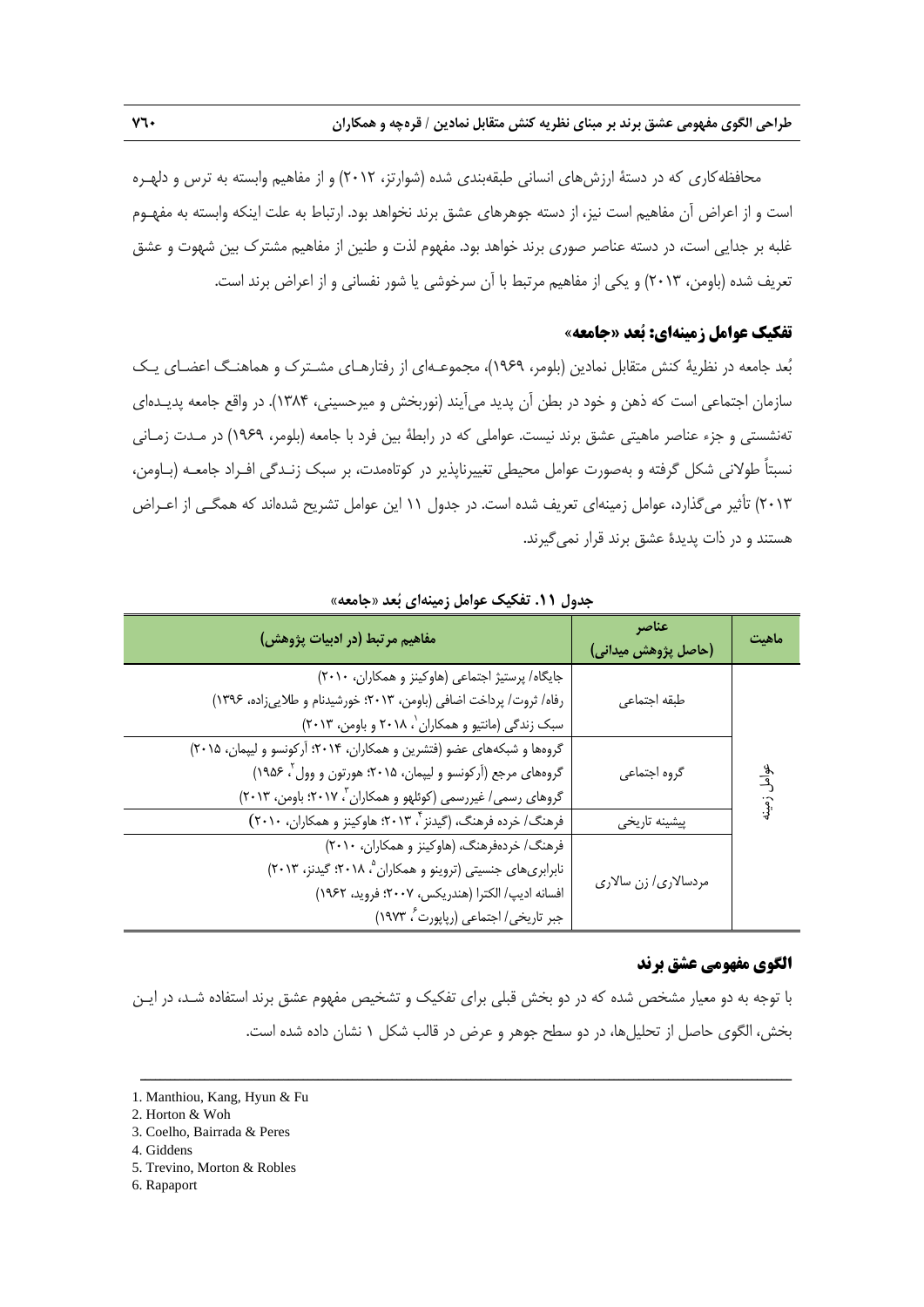

**شكل .1 الگوي مفهومي عشق برند** 

الگوي مفهومي از اين منظر منحصربهفرد است كه هم ماهيت عشق برند و هم عوامـل زمينـهاي را كـه در نظريـة كنش متقابل نمادين بهعنوان عوامل مربوط به جامعه از آن ياد ميشود، در خود جاي داده و آنها را بـه تفكيـك در قالـب لايههاي خود، ذهن و جامعه جاي داده است. نكتة مهم اين است كه جوهر عشق برنـد، از دو عامـل ذهنـي و دو عامـل مربوط به خود (من) تشكيل شده و هر چيزي غير از اين چهار عامل، به اعراض عشق برند مربوط است كه مـيتوانـد بـا واژههاي مشابه با عشق برند همچون پيوند، دوستي، شهوت و اعتياد به برند مشترك باشد.

# **بحث و نتيجهگيري**

با هدف تبيين مفهوم عشق برند بر مبناي نظرية كنش متقابل نمادين، پس از نقد ادبيـات پيشـين عشـق برنـد و اجـراي پژوهشي ميداني از نوع اكتشافي، تلاش شد كه عناصر عشق برند شناسايي و عوامل زمينهاي را كه اين مفهوم در زمينـه آن شكل ميگيرد، استخراج و تبيين شود. بهطور كل، 5 عنصر ذاتي براي عشق برند شناسايي شد كه 3 عنصر آن به بعد ذهن و دو عنصر به بعد خود (من) مربوط است. عشق برند مفهومي التقاطي است كه از تعامل دو عامل ذهني و دو عامل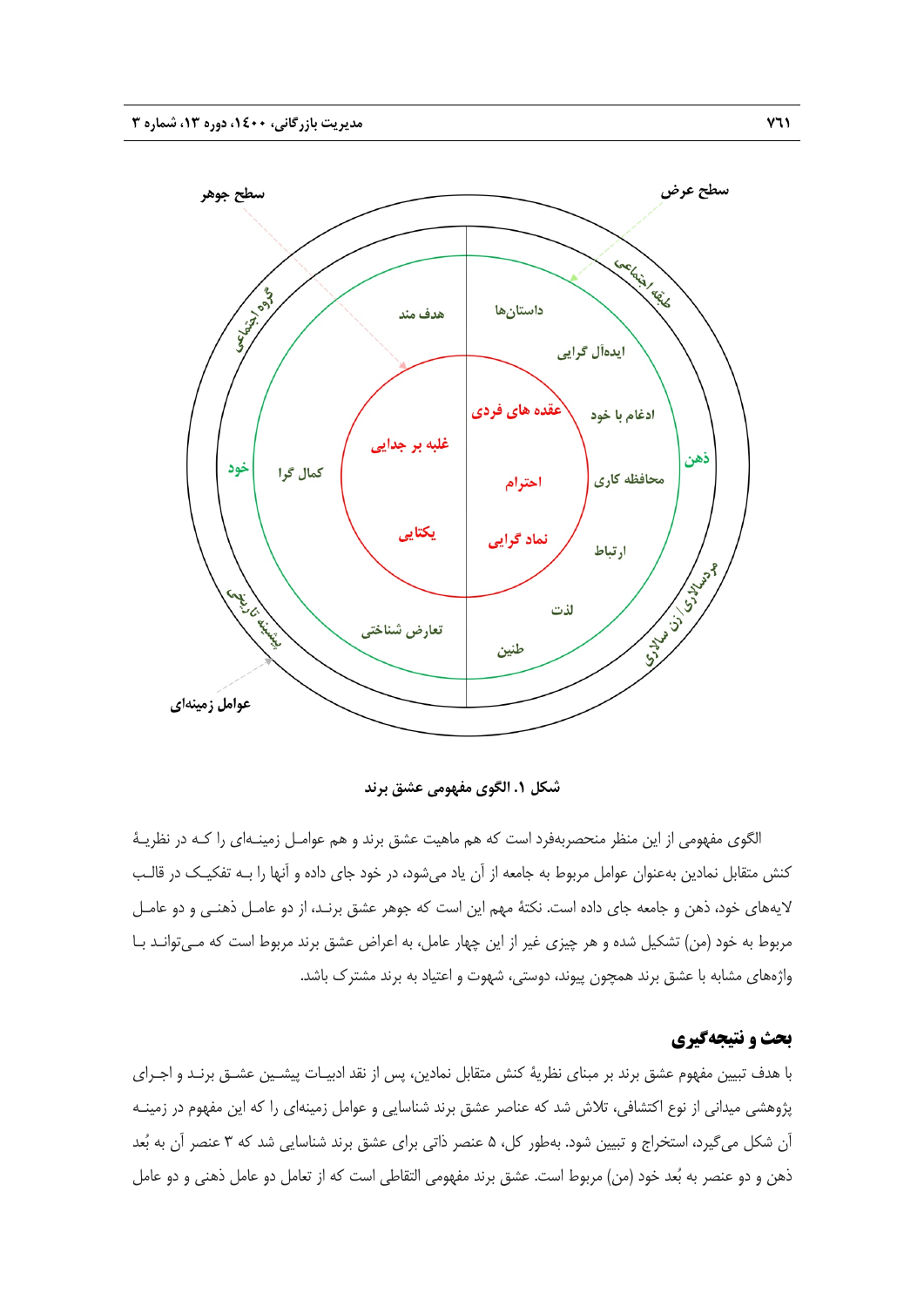مربوط به مفهوم خود شكل ميگيرد. اين يافته با دستهبنديهاي ذهنـي پـژوهش براتـي و قـرهچـه (1399)، هـاوكينز و همكاران (2004)، باترا و همكاران (2012) متفاوت است؛ چرا كه آنها عشق برند را مفهومي ذهني در نظـر مـيگيرنـد. از طرفي 4 عامل زمينهاي، بهعنوان عوامل تهنشستي تعامل ذهن و خود در جامعة پژوهشي كه شامل افراد درگير در فراينـد تصميمگيري خريد در كلانشهرهاي كشور ايران هستند، در تبيين الگوي مفهوم عشـق برنـد بسـيار تأثيرگذارنـد. آنچـه اهميت دارد، اين است كه منشأ كشور سازندة برند به هيچ وجـه جـزء عوامـل زمينـهاي عشـق برنـد نبـود، در حـاليكـه قرارداشتن در طبقات اجتماعي ناشي از درآمد و تحصيلات، عامل زمينهاي مهمي تشـخيص داده شـد. اينكـه عشـق بـه برندها در طبقات اجتماعي و گروههاي اجتماعي كه افراد در آن زندگي ميكنند، ميتواند اعراض متفاوتي را نتيجه دهـد، در جامعة پژوهش اهميت اساسي دارد. دو عامل فرهنگ مردسالاري يا زنسالاري و پيشينة تاريخي هر سازمان اجتماعي كه از قوميت تا مليت را دربرميگيرد، در بروز اعراض عشق برند تأثيرگذار است و باعث ميشود، افراد در جوامع مختلـف، به برندها عشق بورزند. مسلم است كه ذات عشق برند، تحت تأثير سازمان اجتماعي يا جامعهاي كه افـراد در آن زنـدگي ميكنند، قرار نميگيرد. در پژوهش آركونسو و ليپمان (2015) به مسئلة تأثير نسلهاي جمعيتـي در عشـق برنـد اهميـت داده شده است كه از اين نظر تشابه در نتايج وجود دارد. در بسياري از پژوهشهاي پيشين، فقط به جامعة پژوهش اشـاره شده و اهميت آن بررسي نشده است. براي مثال، آيا برند محبوبي از كشوري خاص، در كشوري ديگر نيز محبوب است و به آن عشق ورزيده ميشود يا خير، يكي از نتايج بسيار مهمي است كه افراد در خصوص عشق با برند مطرح كردهاند. بـا توجه به اينكه مشاركتكنندگان برندهاي محبوب را پيشگام، نوآور و افولiبايذير مي دانستند، عموماً به پاسخگويي يا فعـال بودن از سمت برند اهميتي نميدادند و اين نشان ميدهد عشق برند بيشتر از اينكـه مفهـومي دو طرفـه باشـد، مفهـومي يكطرفه و غيرفعال است.

اهميت نتايج پژوهش حاضر از آن جهت است كه صاحبان كسبوكارهـاي برندشـده در صـورت تمايـل بـه ايجـاد شبكهاي خاص از مشتريان تحت عنوان عاشقان برند، بتوانند هزينههاي تبليغات و نگهداشت مشتريان راضـي را كـاهش دهند و به 5 عنصر ذاتي عشق برند در تدوين عناصر بصري برند توجه ويژهاي كنند.

پيشنهادهاي كاربردي پژوهش براي فعالان كسبوكارهاي برند شده در بازارهاي C2B عبارتاند از:

- براي توجه به عقدههاي فردي عاشقان برند، براي گروههاي اجتماعي متفاوت تصميمگيرنده در انتخاب و خريد محصولات، از بستهبنديهاي نوستالژيك مدنظر جامعه هدف هر برند يا محصول ذيل برند استفاده شود.
- براي غلبه بر جدايي، همراه با محصول مركزي ارائه شده به مشتريان راضي، به لايههاي بيروني محصول كـه در حفظ و نگهداري محصولات اهميت دارد، توجه شود. براي مثال، وسـايل تميزكـردن يـا حفـظ محصـول از خطرهايي همچون زنگزدگي يا شكستگي محصول را در نظر بگيرند.
- استفاده از نمادهاي چشمنواز جامعه هدف مشتريان راضي برند كه مبتني بر پيشينة تاريخي جامعه ايشان باشد، در تقويت عشق به برند بسيار تأثيرگذار است. نمادهايي كه بيشتر بر علايق جمعي مبتني باشد، همچون رنـگ يا شكلهاي بهكاررفته در پرچم كشور و نمادهاي مذهبي همچون رنگهاي منتسب به هر دين يا مذهب.

با توجه به نوع پژوهش كه پژوهشي كيفي با مشاركتكننده اندك است، تعميمپذيري آن يكـي از محـدوديتهـاي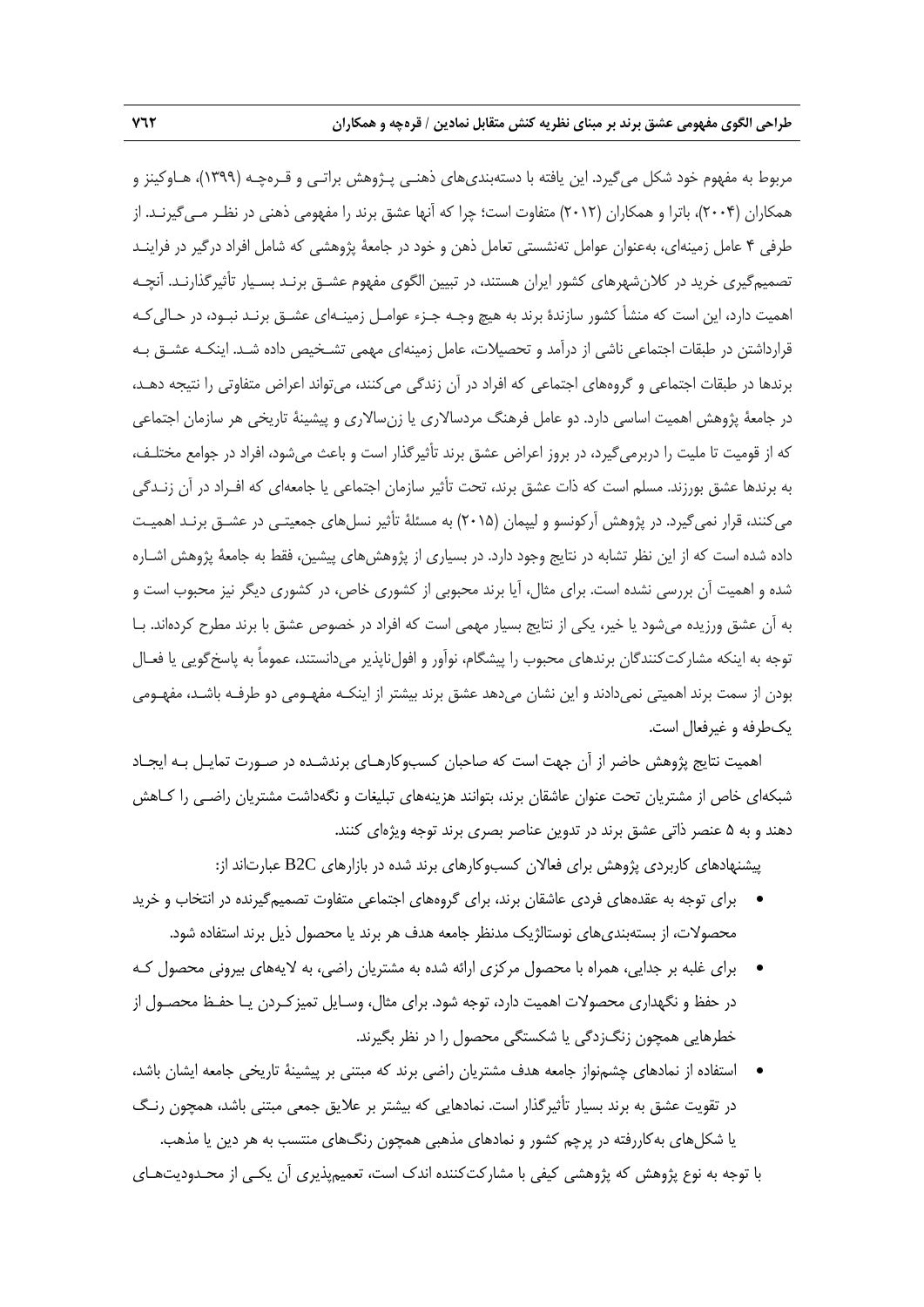پژوهش شمرده ميشود و پژوهشهاي بيشتر با روشهاي متفاوتتري را ميطلبد. محدوديت مهـم ديگـر كـه شـايد در نتايج تأثيرگذار باشد، محذوريت خاص مشاركتكنندهها در پاسخ به سؤالها با توجه به فضاي فرهنگي حـاكم بـر روابـط جنسيت مشاركتكننده و آزمونگر است كه البته با استفاده از روشهاي متعدد در حين مصاحبه، تلاش شد تا حدي بر آن غلبه شود.

به علاقهمندان پژوهش در زمينه عشق برند و بهطوركلي روابط مصرفكننده و برند، پيشنهاد ميشود تـا در صـورت تمايل، به اجراي پژوهش در قالب موضوعهاي زير اقدام كنند:

- آزمون الگوي مفهومي بهدستآمده در خردهفرهنگهاي قومي كشور و مقايسة نتايج، بهخصوص عرض عشـق برند با مفاهيم مشابه دوستي، اعتياد و پيوند برند؛
- آزمون مدل بهدستآمده بهصورت كمي در قالب پرسشنامة ساختارمند، در جامعة وسـيعتـري كـه هـم بـه دو نيمسازي (مرد و زن) شود و هم طبقات و گروههاي اجتماعي مختلف باشد.

# **منابع**

- ابراهيمي، ابوالقاسم؛ علوي، سيد مسلم؛ نجفي سياهرودي، مهدي (1394). اثر هويتسازي برند بر اقدامهاي ضدبرند با ميانجيگري عشق به برند و حسادت به برند. *مديريت بازرگاني، ۷ (*۳)، ۵۶۲-۵۶۲.
- ادهمي، زهرا (1394). بحثي در روانشناسي عشق، ارزشهاي سنتي <sup>و</sup> تعالي روح هنر عاشقي «جاده كم گذر». (چاپ ششـم)، نشـر خاتون، (نشر اصلي، 2002).
- اسعدي، مهدي؛ طباطبايي، سيدمرتضي (1389). بررسي مفهوم جوهر در تفكر سه فيلسوف: ارسطو، ابن سينا، اسپينوزا. پژوهشهاي فلسفي، 17 (1)، 162-145 .
	- اكبريان، رضا (1386). جوهر از ديدگاه ملاصدرا. مجله دانشكده ادبيات <sup>و</sup> علوم انساني دانشگاه اصفهان، 2 (51)، -41 .68
- انصاري پور، سميه؛ سهرابي، روح اله؛ خاكباز، عظيمه سادات (1399). رفتار متكبرانه مصرفكننده؛ فهمي از برداشتهاي معنـاآفرين با استفاده از پديدارشناسي. مديريت بازرگاني، 12(2)، .454-436

انواري، محمدرضا (١٣٩۴). نقد و بررسي نظريه كنش متقابل نمادين. *معرفت،* ٢٠ (١۶٧)، ١٥٣-١٧١.

براتي كهريزسنگي، ابوالفضل؛ قره چه، منيژه (1399). الگوي مفهومي دوسطحي-سهلايهاي با تأكيد بر معيارهاي ذهنـي و جـوهرة عشق برند. *تحقيقات بازاريابي نوين، ۱۰* (۲)، ۲۱–۴۲.

خورشيدنام، عباس؛ طلايي زاده، سياوش (١٣٩۶). *درباره اضطراب.* تهران، انتشارات شوند (نشر اصلي، ٢٠٠۴).

- ديليني، تيم (۱۳۹۳)*. نظريههاي كلاسيك جامعهشناسي*. (صديقي، بهرنگ و طلوعي، وحيد، مترجمان) (چاپ هشـتم)، تهـران؛ نشـر ني.
- ستوده، هدايتاللّه؛ كمالى، ايرج (1386). جامعهشناسى با تأكيد بر ديدگاههاى كاركردگرايى، تضاد <sup>و</sup> كنش متقابل اجتماعى، تهـران، نداى آريانا.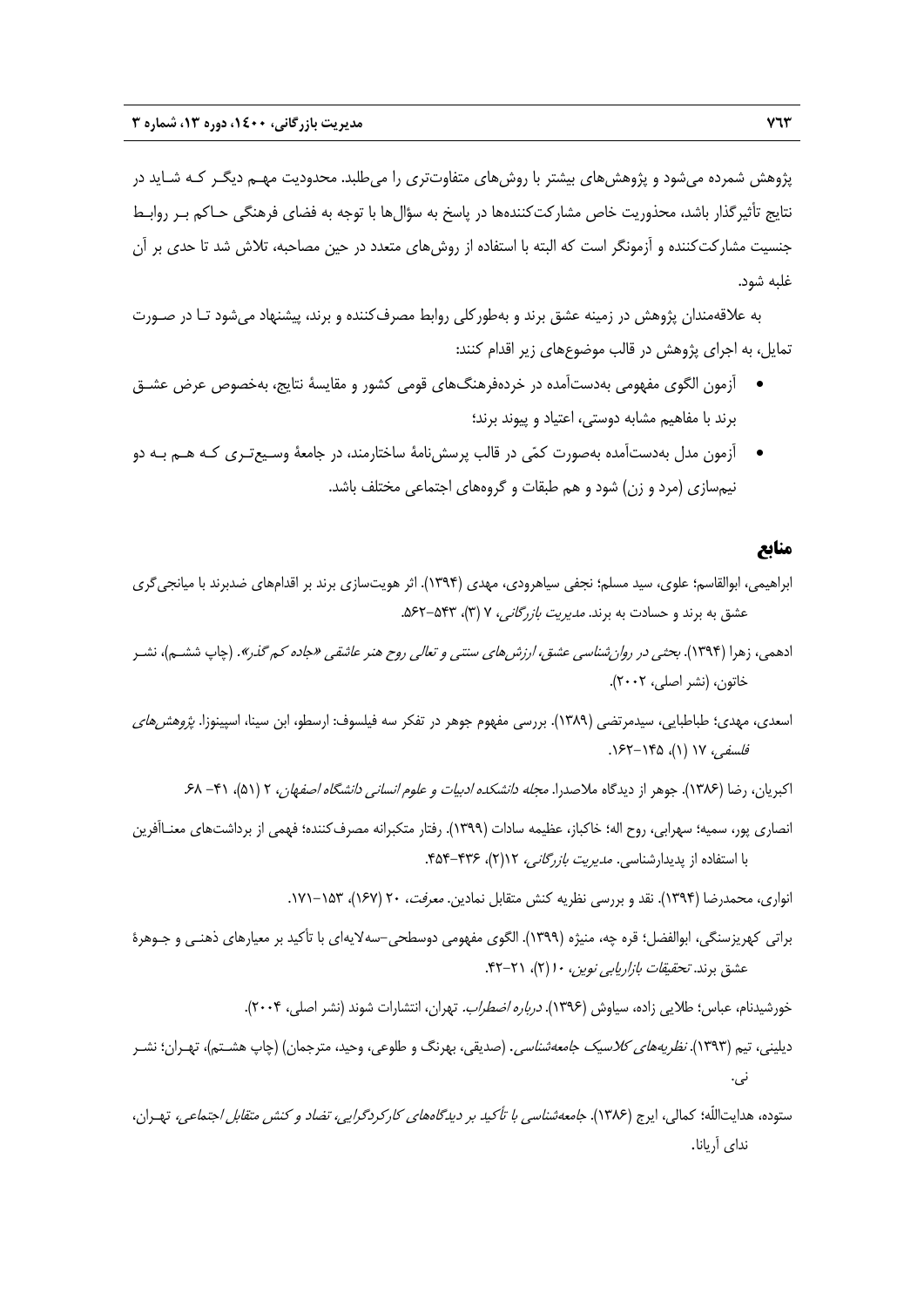- شجاع، علي؛ صادق وزيري، فراز؛ ابراهيمي، الهام (1399). ارائه الگويي از علل و پيامدهاي تنفر از برنـد كالاهـاي ايرانـي. مـديريت  $\lambda$ باز رگانيه، ۱۲ (۱)، ۳-۲۳.
- عزيزي، شهريار؛ حاجي پور، بهمن؛ دانايي فرد، ايرج؛ قنبرزاده مياندهي، رضـا (1398). فهـم جـوهره پديـده پشـيماني اسـتراتژيك: مطالعه پديدارشناسانه در حوزه استراتژي رفتاري. مديريت بازرگاني، 11(2)، 298-277 .
- فولادي، محمد؛ حسن پور، مريم (1394). نقش نماد و نمادگرايي در زندگي بشر؛ تحليلي جامعهشناختي، معرفت فرهنگي اجتمـاعي.  $(9)$ ,  $771 - 701$ .

منصف، عبدالعلي؛ صامتي، مجيد؛ موسوي مدني، مژده (1395). رتبهبندي هشت كلانشهر ايران از لحاظ سطح توسـعهيـافتگي بـه كمك روش فرايند تحليل سلسلهمراتبي و روش تاكسونومي. اقتصاد توسعه <sup>و</sup> برنامهريزي، 5(2)، .24-1

نوربخش، سيدمرتضي؛ ميرحسيني، سيداكبر (1384). نظريههاي ارتباطات. تهران: انتشارات جنگل.

### **References**

- Aaker, J. L., Garbinsky, E. N., & Vohs, K. D. (2012). Cultivating admiration in brands: Warmth, competence, and landing in the "golden quadrant". *Journal of Consumer Psychology*, *22*(2), 191-194.
- Adhami, Z. (2015). *The road less traveled: A new psychology of love.* Pubilcation of Khatoon. (Original publication, 2002). (*in Persian*)
- Ahuvia, A.C. (1993). I love it! Toward a unifying theory of love across diverse love objects. *Working Paper,* No. 718. University of Michigan. School of Business Administration. Division of Research.
- Akbarian, R (2007). Interpretation of Substance based on Molla Sadra's Insight. *Journal of the Faculty of Literature and Humanities of the University of Isfahan*, 2 (51), 41-68. (*in Persian*)
- Albert, N., Merunka, D., & Valette-Florence, P. (2008). Field of marketing, Northwestern University. When consumers love their brands: Exploring the concept and its dimensions. *Journal of Business research*, *61*(10), 1062-1075.
- Albert, N., Merunka, D., & Valette-Florence, P. (2009). The feeling of love toward a brand: Concept and measurement. *in NA - Advances in Consumer Research, Volume 36, eds.*  Ann L. McGill and Sharon Shavitt, Duluth, MN: Association for Consumer Research, Pages: 300-307.
- Ansaripour, S., Sohrabi, R., & (2020). Consumers' Arrogance; Understanding Semantic Perceptions Using Phenomenology. *Journal of Business Management,* 12 (2), 436-454. (*in Persian*)
- Anvari, M. (2015). Investigation of Symbolic Interaction Theory. *Journal of Marefat*, 20 (167), 153-171. (*in Persian*)
- Armstrong, J. A. (2002). *Conditions of love: The philosophy of intimacy*. Penguin Books Australia.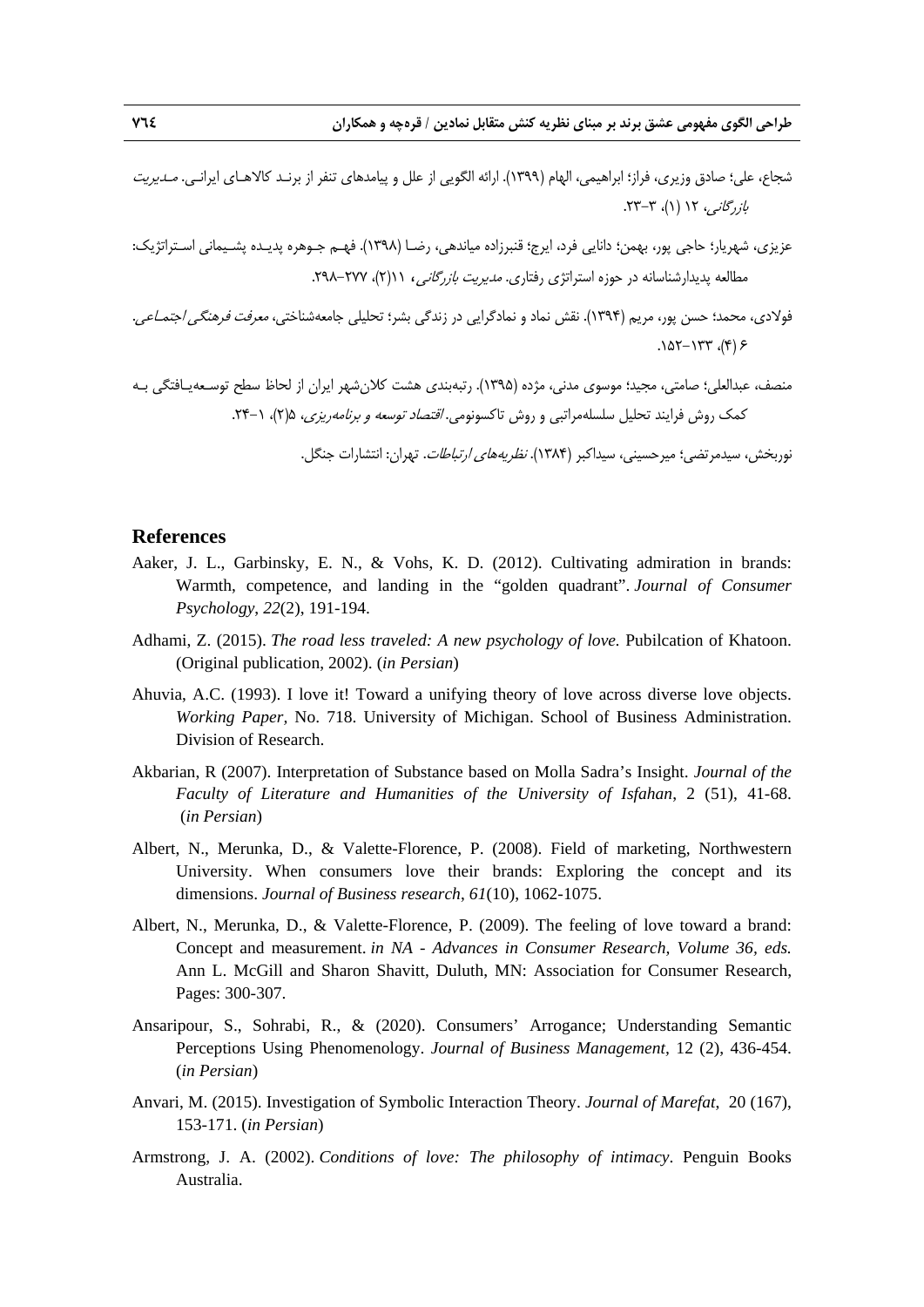- Asadi, M., Tabatabaei, M. (2010). concept of substance in the thinking of three philosophers: Aristotle, Avesina, Spinoza. *Journal of Philosophical Research,* 17 (2), 145-162. (*in Persian*)
- Azizi, S., Hajipour, B., Danaeefard, H., & Ghanbarzadeh Miyandehi, R. (2019). Understanding the Essence of the Phenomenon of "Strategic Regret": A Phenomenological Study in the Field of Behavioral Strategy. *Journal of Business Management*, 11(2), 277-298. (*in Persian*)
- Bandura, A. (2001). Social cognitive theory: An agentic perspective. *Annual review of psychology*, 52, (1), 1-26.
- Barati Kahrizsangi, A., & Gharecheh, M. (2020). The Two-Layer Three-Level Conceptual Pattern Based on Subjective Criteria and the Essence of Brand Love. *New Marketing Research Journal*, 10(2), 21-42. (*in Persian*)
- Barker, R., Peacock, J., & Fetscherin, M. (2015). The power of brand love. *International Journal of Market Research*, *57*(5), 669-672.
- Batra, R., Ahuvia, A., & Bagozzi, R. P. (2012). Brand love. *Journal of marketing*, *76*(2), 1-16.
- Bauman, Z. (2013). *Liquid love: On the frailty of human bonds*. John Wiley & Sons.
- Bergkvist, L., & Bech-Larsen, T. (2010). Two studies of consequences and actionable antecedents of brand love. *Journal of brand management*, *17*(7), 504-518.
- Blaikie, N., & Priest, J. (2019). *Designing social research: The logic of anticipation*. John Wiley & Sons.
- Blumer H (1969) *Symbolic Interactionism: Perspective and Method.* Berkeley: University of California Press.
- Carroll, B. A., & Ahuvia, A. C. (2006). Some antecedents and outcomes of brand love. *Marketing letters*, *17*(2), 79-89.
- Clark, W. W., & Fast, M. (2019). Mead and Blumer: Social Theory and Symbolic Interactionism. In *Qualitative Economics* (pp. 141-182). Springer, Cham.
- Coelho, A., Bairrada, C., & Peres, F. (2019). Brand communities' relational outcomes, through brand love. *Journal of Product & Brand Management*, 28(3), 154-165.
- Colaizzi, P. (1978). Psychological research as a phenomenologist views it. In: *Valle, R. S. & King, M. (1978). Existential Phenomenological Alternatives for Psychology*. Open University Press: New York.
- Cui, C. C., Mrad, M., & Hogg, M. K. (2018). Brand addiction: Exploring the concept and its definition through an experiential lens. *Journal of Business Research*, *87*, 118-127.
- Sedighi, B. & Tolouei, V. (2014). *Classical Social Theories.* (Eighth Edition), Tehran: Nei Publication. (*in Persian*)
- Delgado-Ballester, E., Palazón, M., & Pelaez-Muñoz, J. (2017). This anthropomorphised brand is so loveable: The role of self-brand integration. *Spanish Journal of Marketing-ESIC*, *21*(2), 89-101.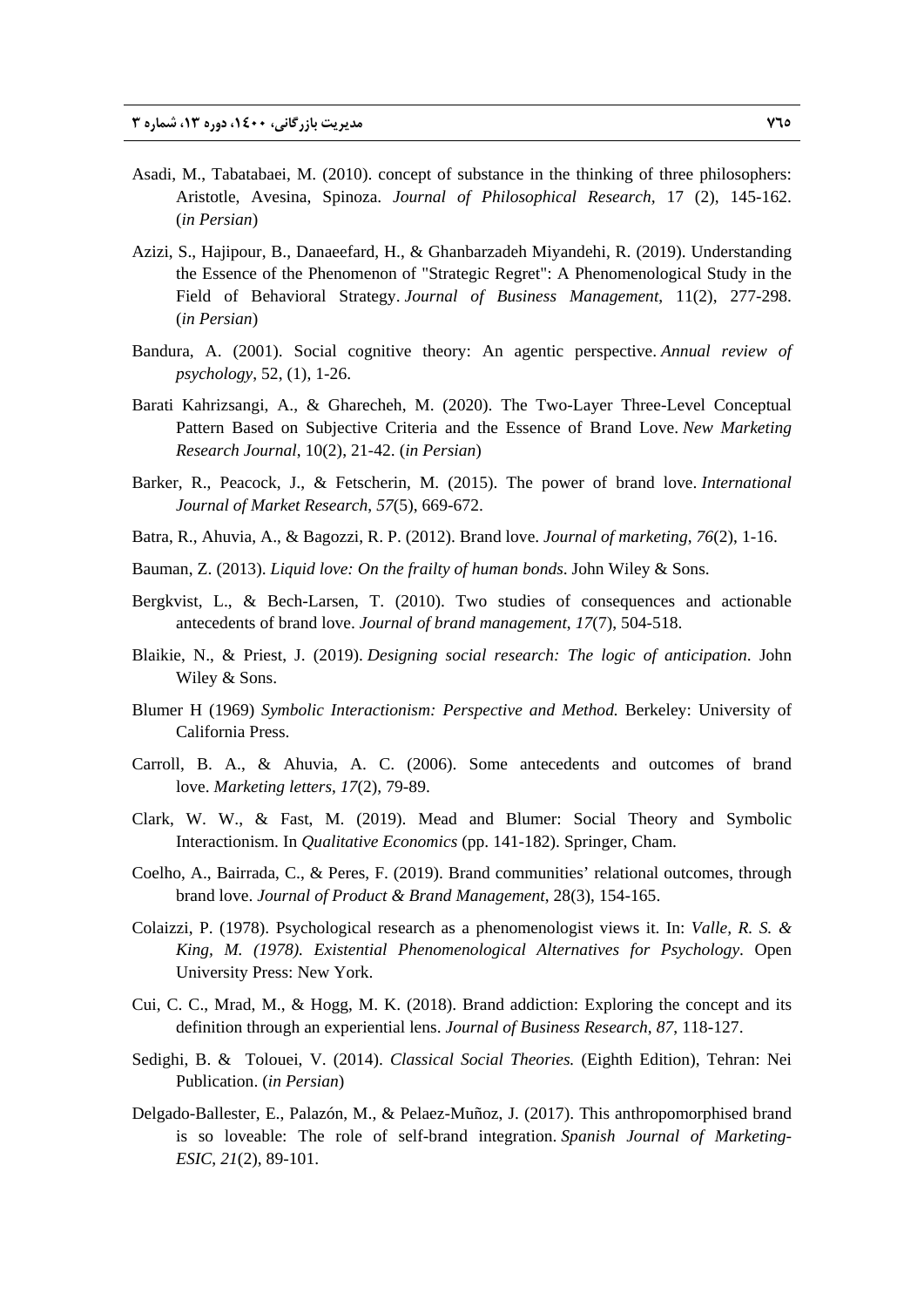- Ebrahimi, A., Alavi, S., & Najafi Siahroodi, M (2015). Developing a Framework of Causes and Consequences of Hatred for Iranian Product Brands. *Journal of Business Management,* 12 (1), 3-23. (*in Persian*)
- Evans, M. (2003). *Love: An unromantic discussion*. Polity Press in association with Blackwell Publishers Ltd.
- Fehr, B., Russel, J.A. (1991). The concept of love viewed from a prototype perspective. *Journal of Personality and Social Psychology,* 60(3), 425-438.
- Fetscherin, M., & Conway, M. (2011). *Brand love: Interpersonal or parasocial love relationship.* Harvard University.
- Fetscherin, M., & Heinrich, D. (2014). Consumer brand relationships: A research landscape. *Journal of Brand Management*, 21, 366–371
- Fetscherin, M., Guzman, F., Veloutsou, C., & Cayolla, R. R. (2019). Latest research on brand relationships: Introduction to the special issue. *Journal of Product & Brand Management*, 28(2), 133-139.
- Fooladi, M., & Hasan Pour, M. (2015). The role of symbolism and symbolism in human life: A Sociological Analysis. *Social Cultural Knowledge.* 6 (4), 133-152. (*in Persian*)
- Fournier, S. (1998). Consumers and their brands: Developing Relationship theory in consumer research. *Journal of Consumer Research*, 24(4), 343-373.
- Freud, S. (1962). Screen memories. In *the Standard Edition of the Complete Psychological Works of Sigmund Freud,* Volume III (1893-1899): Early Psycho-Analytic Publications (pp. 299-322).
- Fromm, E. (2000). *The art of loving: The centennial edition*. A&C Black.
- Giddens, A. (2013). *The transformation of intimacy: Sexuality, love and eroticism in modern societies*. John Wiley & Sons.
- Giorgi, A. (2009). *The descriptive phenomenological method in psychology: A modified Husserlian approach*. Pittsburgh, PA: Duquesne University Press.
- Guba, E. G., & Lincoln, Y. S. (1994). Competing paradigms in qualitative research. *Handbook of qualitative research*, *2*(163-194), 105.
- Hatfield, E., & Sprecher, S. (1986). Measuring passionate love in intimate relationships. *Journal of adolescence*, *9*(4), 383-410.
- Hawkins, D. I., & Mothers Baugh, D. L. (2010). *Consumer behavior: Building marketing strategy*. Boston: McGraw-Hill Irwin,
- Hegner, S. M., Fenko, A., & Teravest, A. (2017). Using the theory of planned behaviour to understand brand love. *Journal of Product & Brand Management*, *26*(1), 26-41.
- Helm, B. (2017). Love. In The Stanford Encyclopedia of Philosophy (Fall 2017 Edition), edited by Edward N. Zalta. Online, URL= https://plato.stanford.edu /archives/fall2017/entries/love.
- Hendrix, H. (2007). *Getting the love you want: A guide for couples*. St. Martin's Griffin.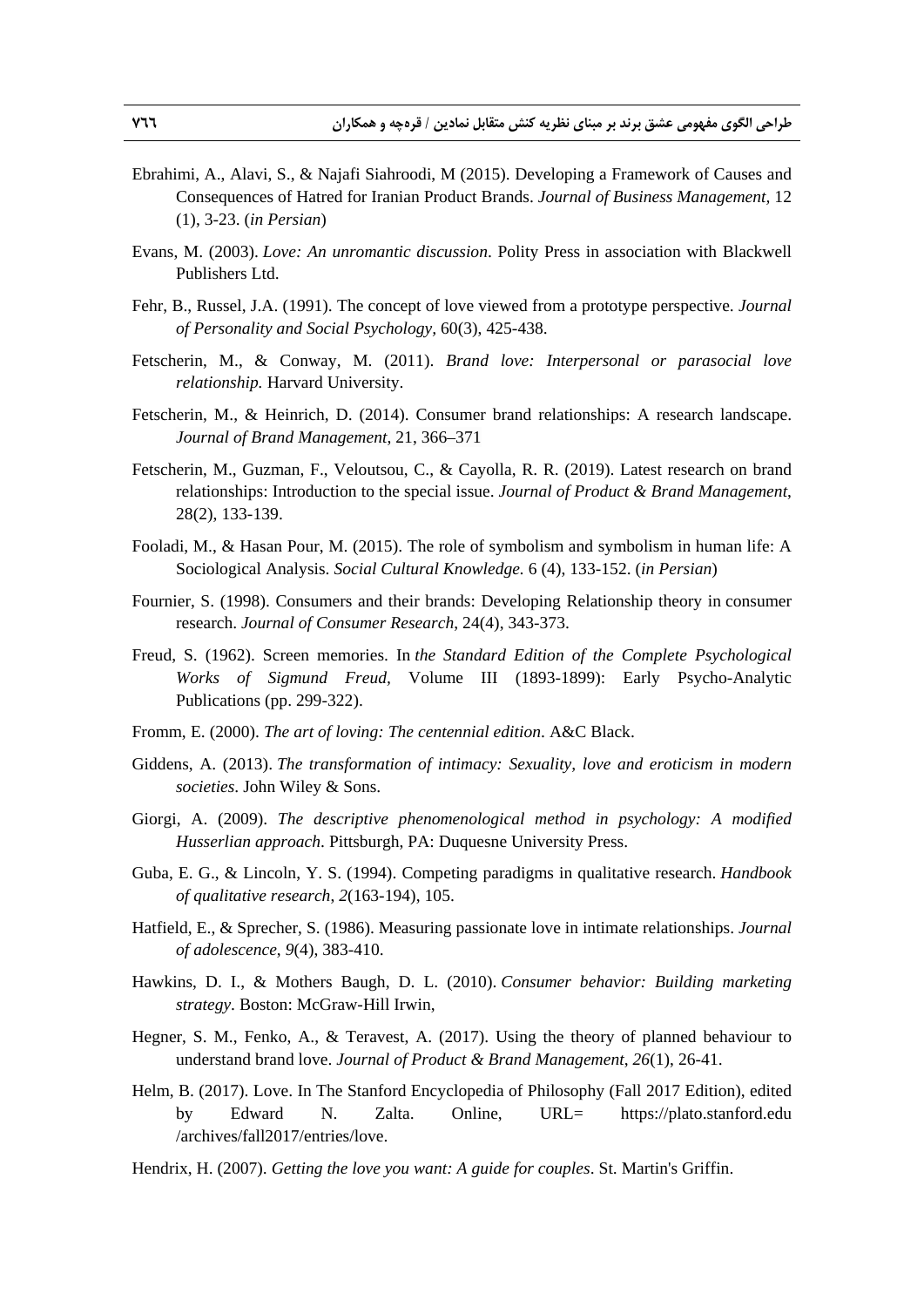- Hilgard, E. R. (1980). The trilogy of mind: Cognition, affection, and conation. *Journal of the History of the Behavioral Sciences*, *16*(2), 107-117.
- Horton, D., & Wohl, R. R. (1956). "Mass communication and para-social interaction". *Psychiatry*, 19 (3), 215–229.
- Joshi, R., & Garg, P. (2021). Role of brand experience in shaping brand love. *International Journal of Consumer Studies*, *45*(2), 259-272.
- Junaid, M., Hou, F., Hussain, K., & Kirmani, A. A. (2019). Brand love: the emotional bridge between experience and engagement, generation-M perspective. *Journal of Product & Brand Management*, *28*(2), 200-215.
- Kamat, V., & Parulekar, A. A. (2007). Brand love-the precursor to loyalty. *Advertising and Consumer Psychology: New Frontiers in Branding*, 94-98.
- Keh, H. T., Pang, J., & Peng, S. (2007, June). Understanding and measuring brand love. In *Society for Consumer Psychology Conference Proceedings, Santa Monica* (pp. 84-88).
- Keller, K.L. (2013). *Strategic brand management: Building, measuring, and managing brand equity*. Pearson Education Limited. ISBN: 978-0-13-266425-7
- Khurshidnam, A., Talaei zadeh, S. (2017). *On anxiety*. Publication of Shavand. (Original publication, 2004). (*in Persian*)
- Kotler, P., Kartajaya, H., & Setiawan, I. (2010). *Marketing 3.0: From products to customers to the human spirit.* John Wiley & Sons.
- Lee, C. T., & Hsieh, S. H. (2021). Can social media-based brand communities build brand relationships? Examining the effect of community engagement on brand love. *Behaviour & Information Technology*, 1-16.
- Lee, J. A. (1973). *Colours of love: An exploration of the ways of loving*. New Press.
- Nourbakhsh, S.M. and Mir Hoseini, S.A. (2005). *Theories of Humam Communication*. Tehran: Jungle Publication. (*in Persian*)
- Manthiou, A., Kang, J., Hyun, S. S., & Fu, X. X. (2018). The impact of brand authenticity on building brand love: An investigation of impression in memory and lifestylecongruence. *International Journal of Hospitality Management*, *75*, 38-47.
- Monsef, A., Sameti, M., & Mousavi Madani, M (2016). Ranking of Eight Metropolises of Iran in Terms of Level of Development Using Hierarchical Analysis Process Method and Taxonomy Method, *Journal of Development Economics and Planning,* 5(2), 1-24. (*in Persian*)
- Morgan, R.M. & Hunt, S.D. (2019). The commitment–trust theory of relationship marketing. *Journal of Marketing,* 58, 20– 38.
- Rapaport, E. (1973). On the future of love: Rousseau and the radical feminists. *Philosophical Forum*, 5 (1), 185.
- Richins, M. L. (1997). Measuring emotions in the consumption experience. *Journal of consumer research*, *24*(2), 127-146.